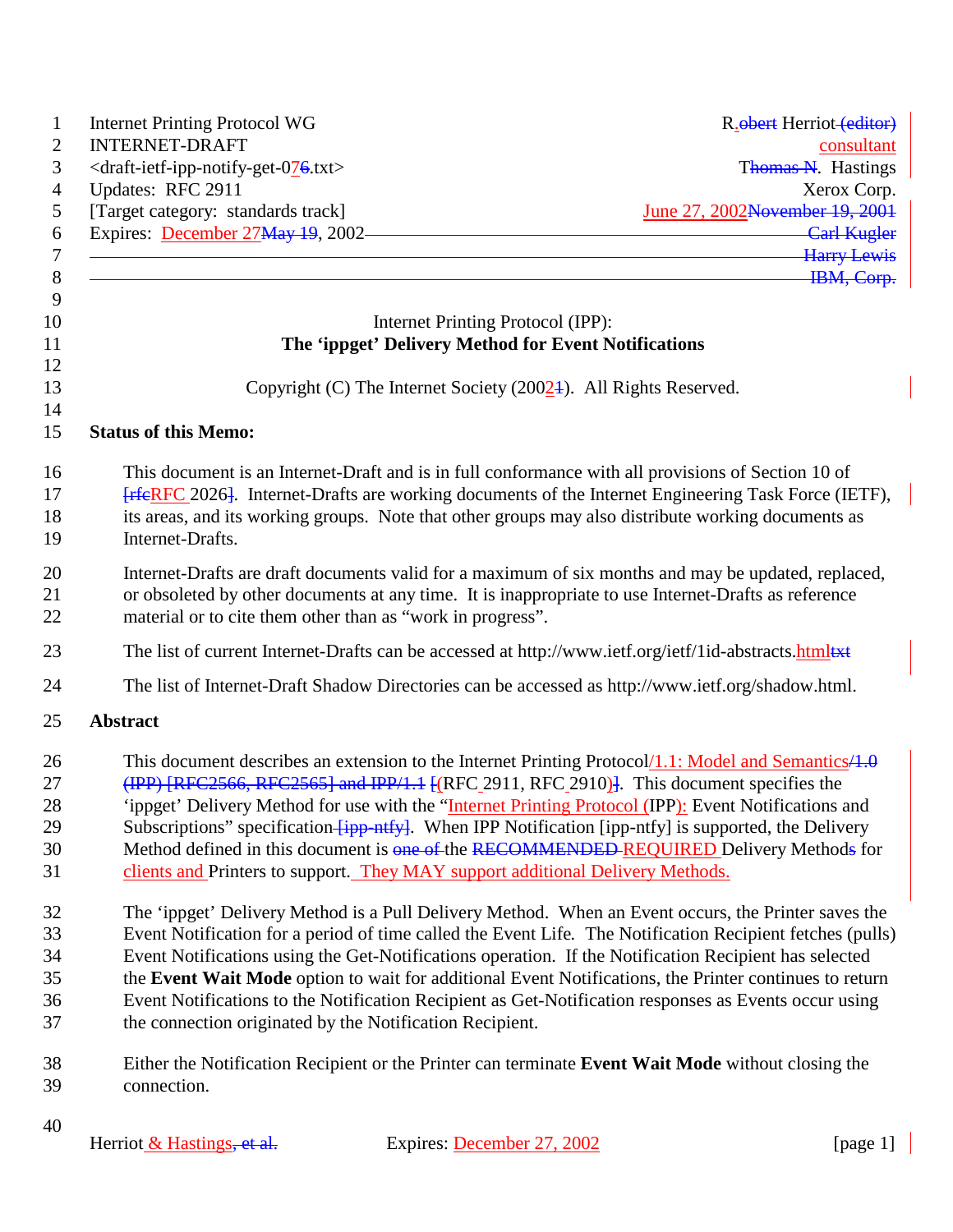| 41 | <b>Table of Contents</b> |  |
|----|--------------------------|--|
| 42 |                          |  |
| 43 |                          |  |
| 44 |                          |  |
| 45 |                          |  |
| 46 |                          |  |
| 47 |                          |  |
| 48 |                          |  |
| 49 |                          |  |
| 50 |                          |  |
| 51 |                          |  |
| 52 |                          |  |
| 53 |                          |  |
| 54 |                          |  |
| 55 |                          |  |
| 56 |                          |  |
| 57 |                          |  |
| 58 |                          |  |
| 59 |                          |  |
| 60 |                          |  |
| 61 |                          |  |
| 62 |                          |  |
| 63 |                          |  |
| 64 |                          |  |
| 65 |                          |  |
| 66 |                          |  |
| 67 |                          |  |
| 68 |                          |  |
| 69 |                          |  |
| 70 |                          |  |
| 71 |                          |  |
|    |                          |  |

 $\mathbb{R}^2$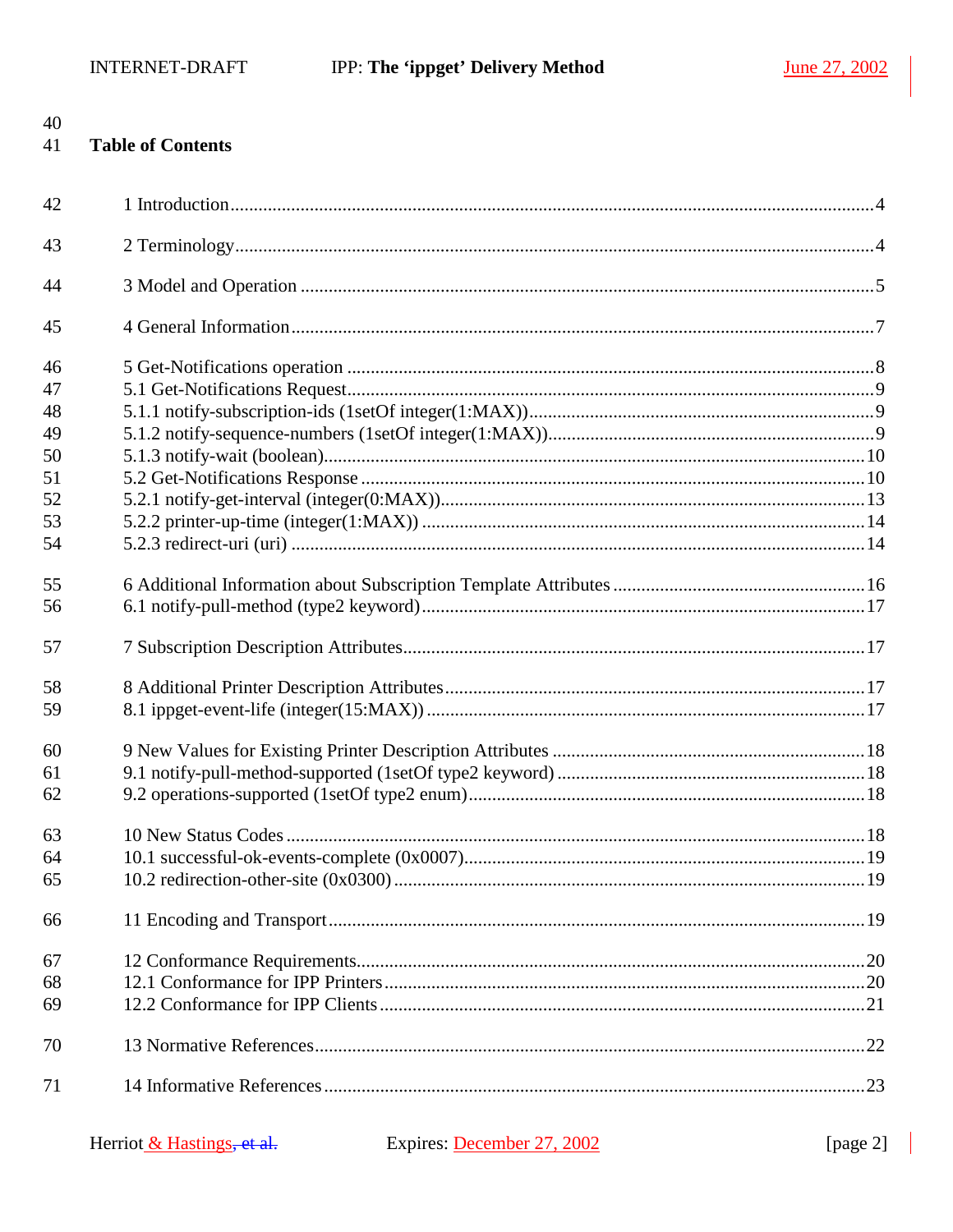| 72       |                                                                                      |  |
|----------|--------------------------------------------------------------------------------------|--|
| 73       |                                                                                      |  |
| 74       |                                                                                      |  |
| 75       |                                                                                      |  |
| 76       |                                                                                      |  |
| 77       |                                                                                      |  |
| 78       |                                                                                      |  |
| 79       |                                                                                      |  |
| 80       |                                                                                      |  |
| 81       | 17.1.1 Additional values for the "notify-pull-method-supported" Printer attribute 26 |  |
| 82       |                                                                                      |  |
| 83       |                                                                                      |  |
| 84       |                                                                                      |  |
| 85       |                                                                                      |  |
| 86       |                                                                                      |  |
| 87       |                                                                                      |  |
| 88       |                                                                                      |  |
| 89<br>90 |                                                                                      |  |

## **Table of Tables**

| 92         |                                                                                           |  |
|------------|-------------------------------------------------------------------------------------------|--|
| 93         |                                                                                           |  |
| 94         |                                                                                           |  |
| 95         |                                                                                           |  |
| 96         | Table 5 – Combinations of Events and Subscribed Events for "job-impressions-completed" 16 |  |
| 97         |                                                                                           |  |
| 98         |                                                                                           |  |
| -99        |                                                                                           |  |
| ነ $\Omega$ |                                                                                           |  |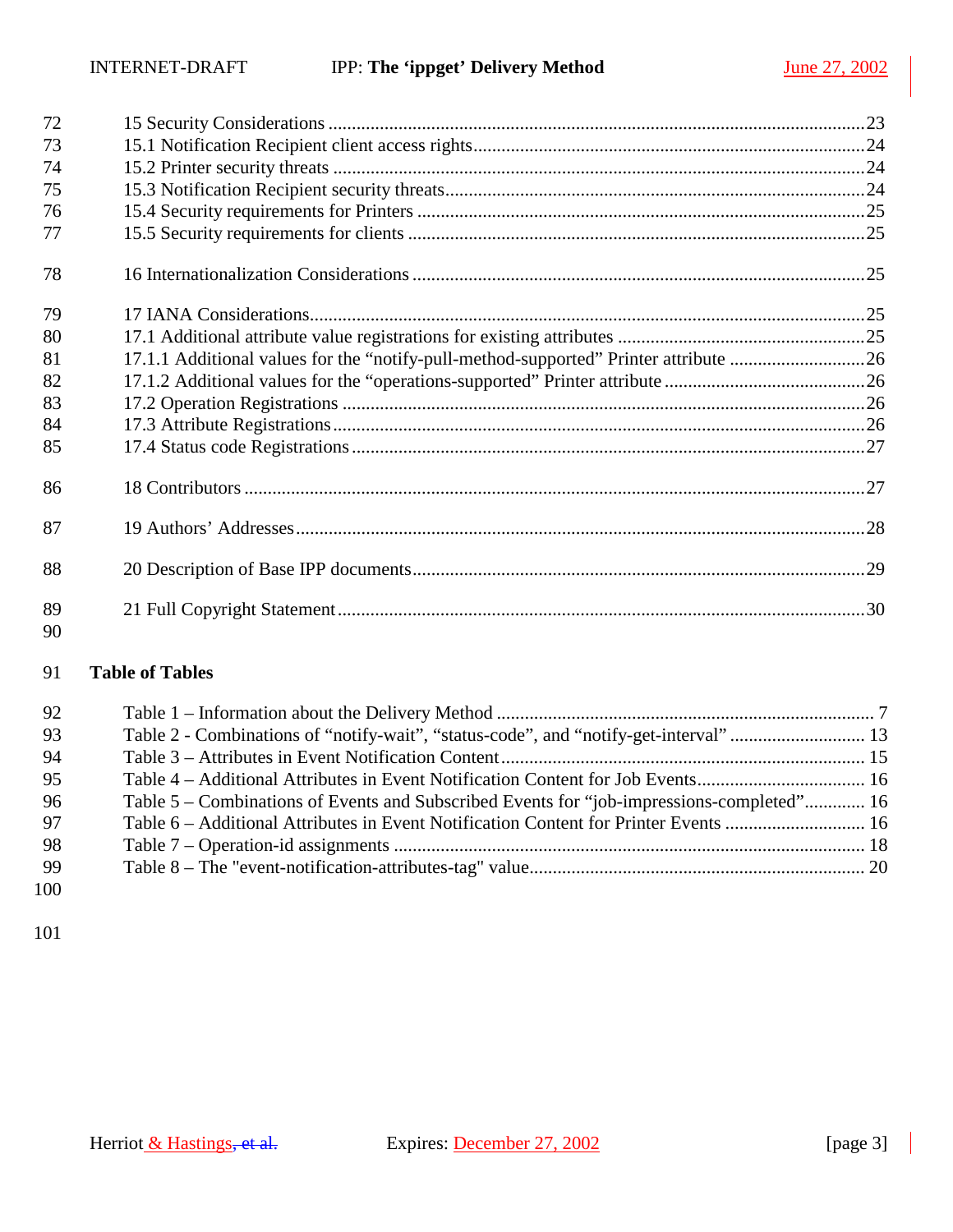### <span id="page-3-0"></span>101 **1 Introduction**

102 The "IPP Event Notifications and Subscriptions" document [ipp-ntfy] defines an OPTIONAL

103 extension to Internet Printing Protocol/1.1: Model and Semantics<del>/1.0 (IPP) [RFC2566, RFC2565] and</del> 104 **IPP/1.1** [RFC2911, RFC2910]. For a description of the base IPP documents, see section [20.](#page-28-0) The [ipp-105 ntfy] extension defines operations that a client can perform in order to create Subscription Objects in a 106 Printer and carry out other operations on them. A Subscription Object represents a Subscription 107 abstraction. A client associates Subscription Objects with a particular Job by performing the Create-108 Job-Subscriptions operation or by submitting a Job with subscription information. A client associates 109 Subscription Objects with the Printer by performing a Create-Printer-Subscriptions operation. Four 110 other operations are defined for Subscription Objects: Get-Subscriptions-Attributes, Get-Subscriptions, 111 Renew-Subscription, and Cancel-Subscription. The Subscription Object specifies that when one of the 112 specified Events occurs, the Printer sends an asynchronous Event Notification to the specified 113 Notification Recipient via the specified Delivery Method (i.e., protocol).

- 114 The "IPP Event Notifications and Subscriptions" document [ipp-ntfy] specifies that each Delivery 115 Method is defined in another document. This document is one such document, and it specifies the 116 'ippget' delivery method. When If a client or Printer supports IPP Notification [ipp-ntfy] is supported, 117 the client or Printer MUST support the 'ippget' Delivery Method defined in this document is one of the 118 RECOMMENDED Delivery Methods for Printers to support. Such a client or Printer MAY support 119 additional Delivery Methods.
- 120 The 'ippget' Delivery Method is a Pull Delivery Method. When an Event occurs, the Printer saves the 121 Event Notification for a period of time called the Event Life. The Notification Recipient fetches (pulls) 122 the Event Notifications using the Get-Notifications operation. This operation causes the Printer to 123 return all Event Notifications held for the specified Subscription object(s). If the Notification 124 Recipient has selected the **Event Wait Mode** option to wait for additional Event Notifications, the 125 Printer continues to return Event Notifications to the Notification Recipient as Get-Notification
- 126 responses as Events occur using the transaction originated by the Notification Recipient.
- 127 The Notification Recipient can terminate **Event Wait Mode** (without closing the connection) by
- 128 supplying the "notify-wait" (boolean) attribute with a 'false' value in a subsequent Get-Notifications
- 129 request. Similarly, the Printer can terminate **Event Wait Mode** (without closing the connection) by
- 130 returning the "notify-get-interval" (integer) operation attribute in a Get-Notifications response which
- 131 tells the Notification Recipient how long to wait before trying again.

## 132 **2 Terminology**

- 133 This section defines the following terms that are used throughout this document:
- 134 This document uses the same terminology as [RFC2911], such as "client", "Printer", "Job", "attribute", 135 "attribute value", "keyword", "operation", "request", "response", and "support".
- 136 Capitalized terms, such as **MUST, MUST NOT, REQUIRED, SHOULD, SHOULD NOT, MAY,**
- 137 **NEED NOT, and OPTIONAL**, have special meaning relating to conformance as defined in RFC 2119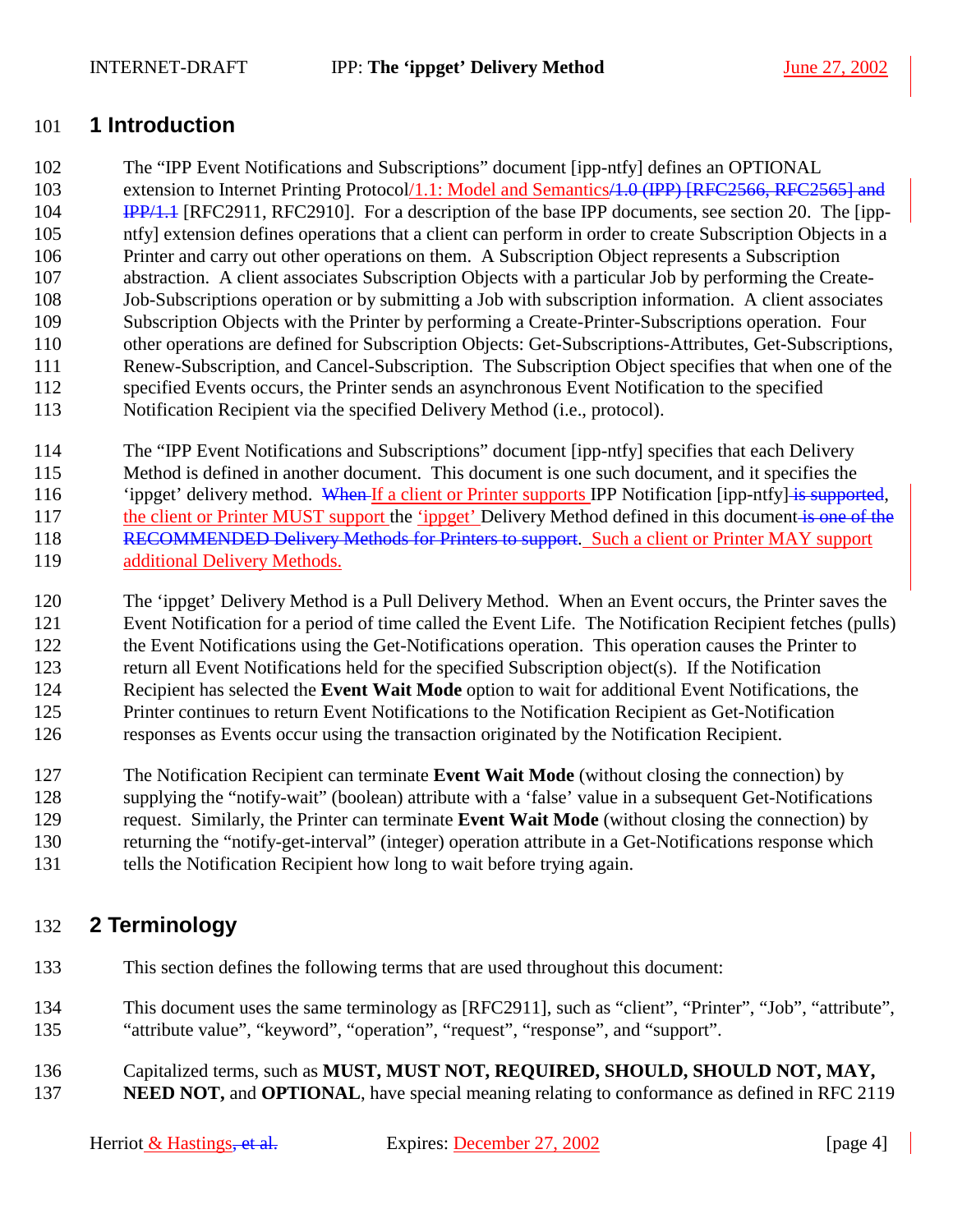- <span id="page-4-0"></span>138 [RFC2119] and [RFC2911] section 12.1. If an implementation supports the extension defined in this 139 document, then these terms apply; otherwise, they do not. These terms define conformance to *this*  140 *document only*; they do not affect conformance to other documents, unless explicitly stated otherwise.
- 141 **Event Life:** The length of time in seconds after an Event occurs during which the Printer will return 142 that Event in a Event Notification in a Get-Notifications response. After the Event Life expires, 143 the Printer will no longer return an Event Notification for that Event in a Get-Notifications 144 response.
- 145 **Event Notification Attributes Group:** The attributes group in a response that contains attributes that 146 are part of an Event Notification.
- 147 **Event Wait Mode:** The mode requested by a Notification Recipient client in its Get-Notifications 148 Request and granted by a Printer to keep the connection open where the Printer sends 149 subsequent Event Notifications to the Notification Recipient as they occur as additional Get-150 Notification Responses.
- 151 Other capitalized terms, such as Notification Recipient, Event, Event Notification, Compound Event 152 Notification, Printer, etc., are defined in [ipp-ntfy], have the same meanings, and are not 153 reproduced here. However, for convenience the following key terms are reproduced here:
- 154 **Event** some occurrence (either expected or unexpected) within the printing system of a change of 155 state, condition, or configuration of a Job or Printer object. An Event occurs only at one instant 156 in time and does not span the time the physical Event takes place. For example, jam-occurred 157 and jam-cleared are two distinct, instantaneous Events, even though the jam may last for a 158 while.
- 159 **Event Notification** the information about an Event that the Printer sends when an Event occurs.

### 160 **3 Model and Operation**

- 161 In a Subscription Creation Operation, when the "notify-pull-method" attribute is present and has the 162 'ippget' keyword value, the client is requesting that the Printer use the 'ippget' Pull Delivery Method 163 for the Event Notifications associated with the new Subscription Object.
- 164 When an Event occurs, the Printer MUST generate an Event Notification and MUST assign it the 165 Event Life. The Printer MUST hold an Event Notification for its assigned Event Life.
- 166 When a Notification Recipient wants to receive Event Notifications for a Subscription object, it
- 167 performs the Get-Notifications operation supplying the Subscription object's subscription-id, which
- 168 causes the Printer to return all un-expired Event Notifications held for that Subscription object. If the
- 169 Notification Recipient has selected the **Event Wait Mode** option to wait for additional Event
- 170 Notifications, the response to the Get-Notifications request continues indefinitely as the Printer
- 171 continues to send Event Notifications in the response as Events occur for that Subscription object.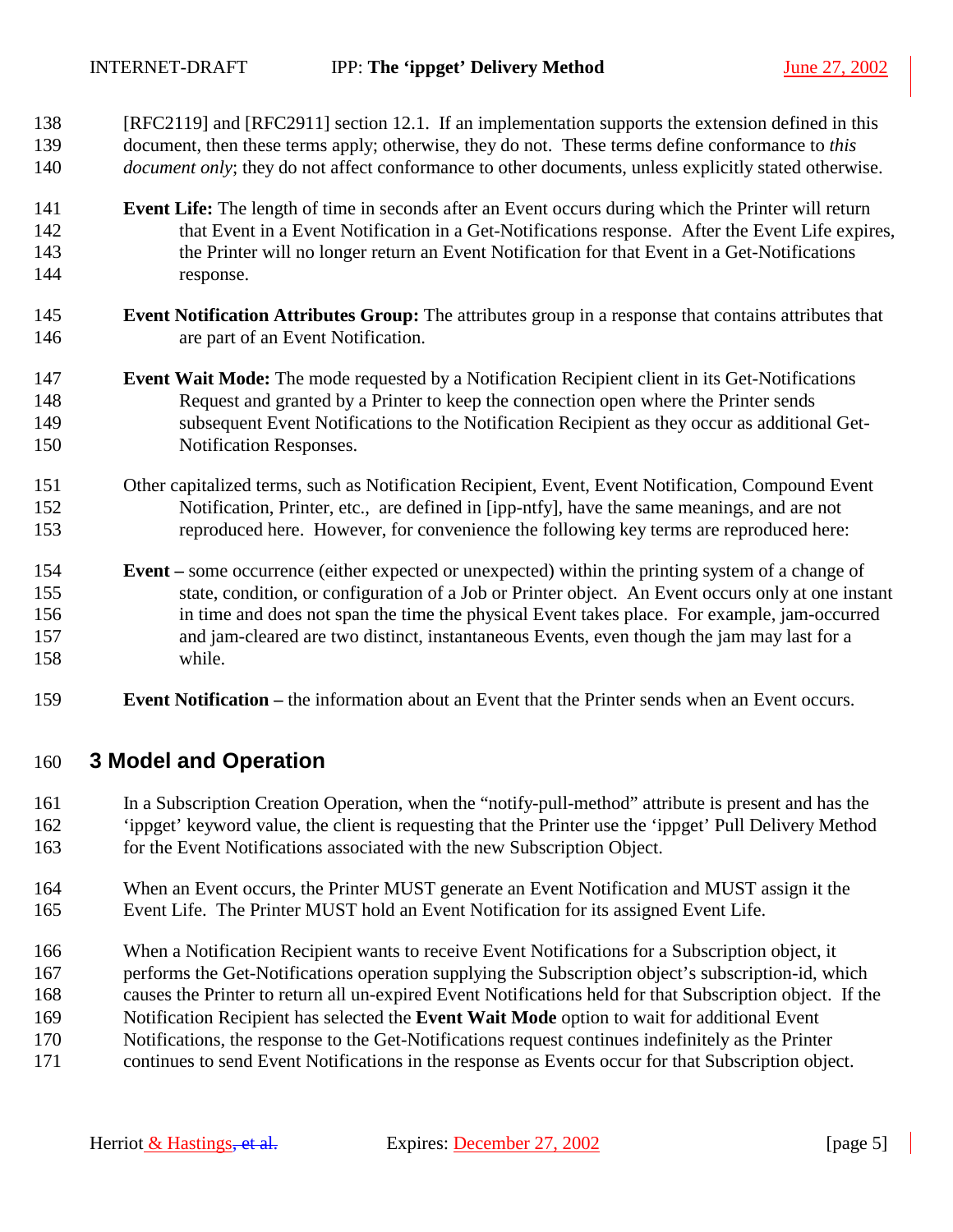172 When the Notification Recipient requests Event Notifications for per-Job Subscription Objects, the 173 Notification Recipient typically performs the Get-Notifications operation within a second of 174 performing the Subscription Creation operation. Because the Printer MUST save Event Notifications 175 for at least 15 seconds (see section [8.1\)](#page-16-0), the Notification Recipient is unlikely to miss any Event 176 Notifications that occur between the Subscription Creation and the Get-Notifications operation.

177 The 'ippget' Delivery Method is designed primarily for (1) a client that wants to get Events (from the

178 job's per-Job Subscription object) for a job that it has submitted and (2) for a privileged client that 179 wants to get all job or printer Events from a per-Printer Subscription object. If several groups of users

- 180 expect to receive jobs from other users (FAX paradigm) and each group has a different designated
- 181 person, say, a secretary, to receive job completion Events, the Printer should be configured to support
- 182 multiple URLs, one for each group. Then the designated (privileged) person can run an application
- 183 that gets the events for jobs submitted to that URL from the per-Printer Subscription object that the 184 application creates.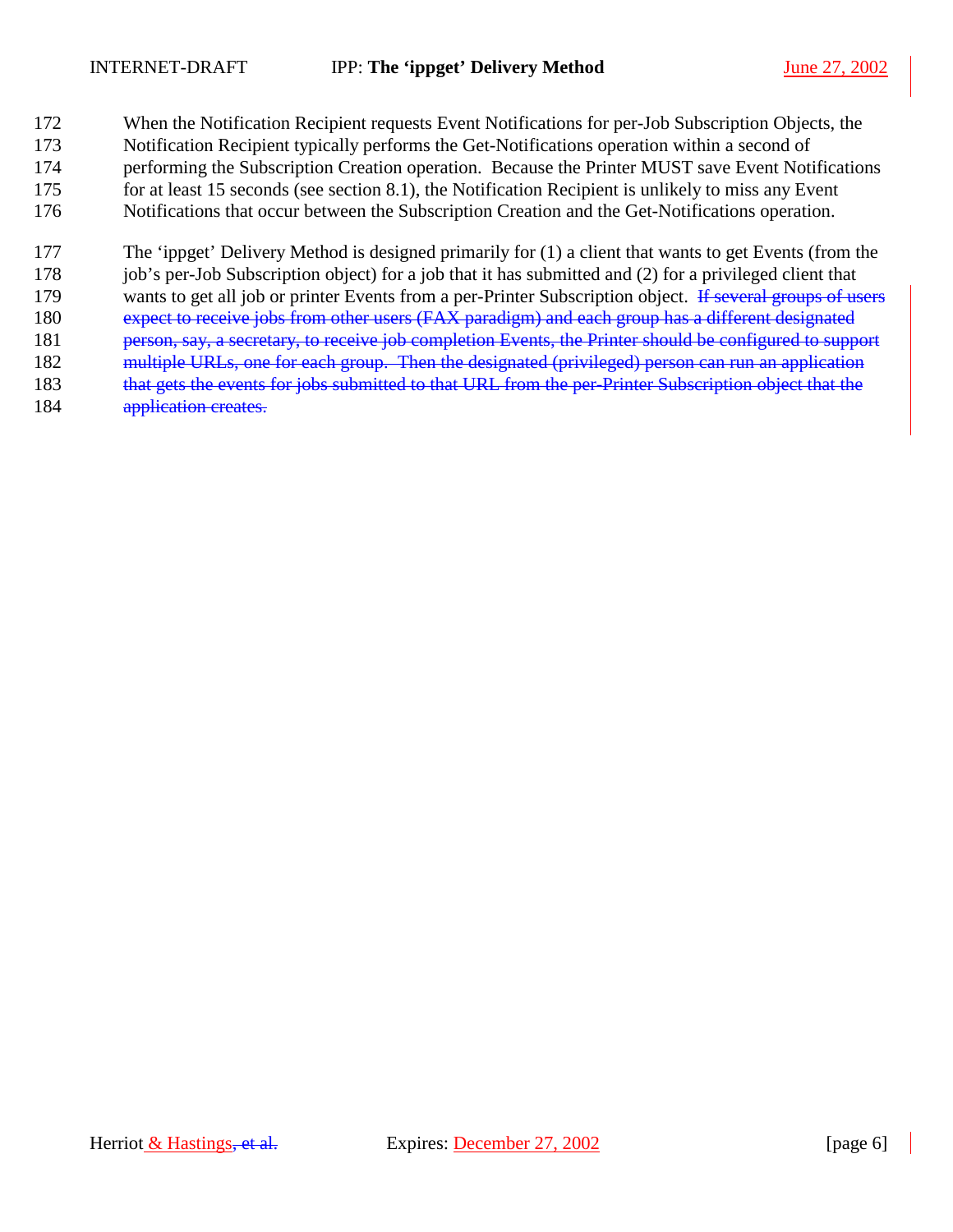#### <span id="page-6-0"></span>INTERNET-DRAFT IPP: **The 'ippget' Delivery Method** June 27, 2002

## 185 **4 General Information**

186 If a Printer supports this Delivery Method, the following are its characteristics.

#### 187 **Table 1 – Information about the Delivery Method**

|    | Document Method Conformance Requirement                                                                                                                                                                                                                                                                                                                                                                                                                     | Delivery Method Realization                                                                                                        |
|----|-------------------------------------------------------------------------------------------------------------------------------------------------------------------------------------------------------------------------------------------------------------------------------------------------------------------------------------------------------------------------------------------------------------------------------------------------------------|------------------------------------------------------------------------------------------------------------------------------------|
| 1. | What is the URL scheme name for the Push Delivery<br>Method or the keyword method name for the Pull<br>Delivery Method?                                                                                                                                                                                                                                                                                                                                     | ippget' keyword method name                                                                                                        |
| 2. | Is the Delivery Method REQUIRED, RECOMMENDED<br>or OPTIONAL for an IPP Printer to support?                                                                                                                                                                                                                                                                                                                                                                  | <b>REQUIREDRECOMMENDED</b>                                                                                                         |
| 3. | What transport and delivery protocols does the Printer<br>use to deliver the Event Notification Content, i.e., what is<br>the entire network stack?                                                                                                                                                                                                                                                                                                         | IPP with one new operation.                                                                                                        |
| 4. | Can several Event Notifications be combined into a<br><b>Compound Event Notification?</b>                                                                                                                                                                                                                                                                                                                                                                   | Yes.                                                                                                                               |
| 5. | Is the Delivery Method initiated by the Notification<br>Recipient (pull), or by the Printer (push)?                                                                                                                                                                                                                                                                                                                                                         | This Delivery Method is a pull<br>method with aspects of a push<br>method, though the Printer does not<br>initiate the connection. |
| 6. | Is the Event Notification content Machine Consumable or<br>Human Consumable?                                                                                                                                                                                                                                                                                                                                                                                | <b>Machine Consumable</b>                                                                                                          |
| 7. | What section in this document answers the following<br>question? For a Machine Consumable Event Notification,<br>what is the representation and encoding of values defined<br>in section 9.1 of [ipp-ntfy] and the conformance<br>requirements thereof? For a Human Consumable Event<br>Notification, what is the representation and encoding of<br>pieces of information defined in section 9.2 of [ipp-ntfy]<br>and the conformance requirements thereof? | Section 5                                                                                                                          |
| 8. | What are the latency and reliability of the transport and<br>delivery protocol?                                                                                                                                                                                                                                                                                                                                                                             | Same as IPP and the underlying<br><b>HTTP</b> transport                                                                            |
| 9. | What are the security aspects of the transport and delivery<br>protocol, e.g., how it is handled in firewalls?                                                                                                                                                                                                                                                                                                                                              | Same as IPP and the underlying<br>HTTP transport and in the same<br>direction, so no new firewall<br>considerations.               |
|    | 10. What are the content length restrictions?                                                                                                                                                                                                                                                                                                                                                                                                               | None                                                                                                                               |
|    | 11. What are the additional values or pieces of information<br>that a Printer sends in an Event Notification content and<br>the conformance requirements thereof?                                                                                                                                                                                                                                                                                           | None                                                                                                                               |
|    | 12. What are the additional Subscription Template and/or<br>Subscription Description attributes and the conformance<br>requirements thereof?                                                                                                                                                                                                                                                                                                                | None                                                                                                                               |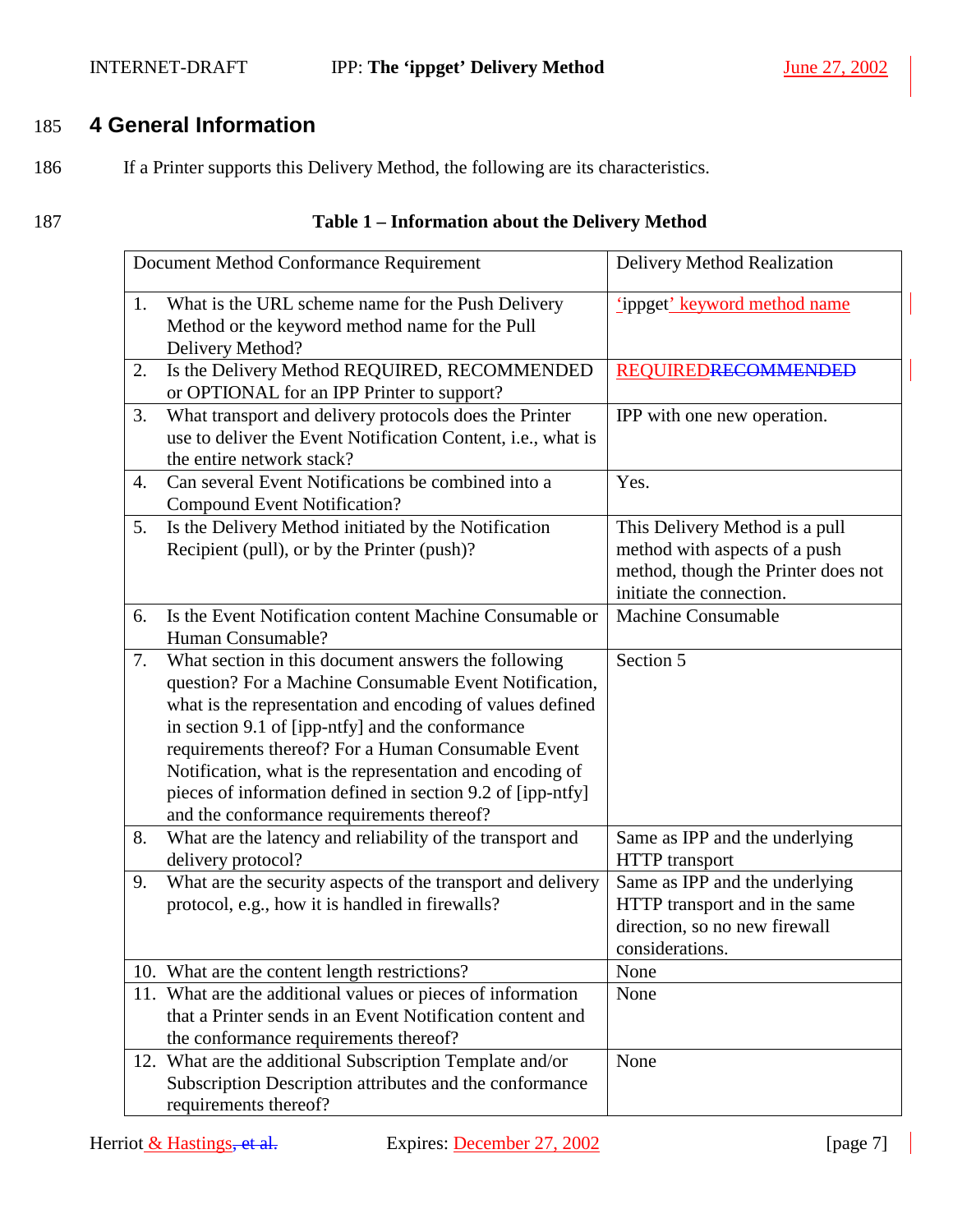<span id="page-7-0"></span>

| 13. What are the additional Printer Description attributes and $\mid$ "ipp-event-life" (integer (15: MAX)) |  |
|------------------------------------------------------------------------------------------------------------|--|
| the conformance requirements thereof?                                                                      |  |

## 189 **5 Get-Notifications operation**

- 190 This operation is issued by a client acting in the role of a Notification Recipient requesting the Printer 191 to return all Event Notifications held for the identified Subscription object(s).
- 192 A Printer MUST support this operation.
- 193 When a Printer performs this operation, it MUST return all and only those Event Notifications:
- 194 1. Whose associated Subscription Object's "notify-subscription-id" Subscription Description 195 attribute equals one of the values of the "notify-subscription-ids" (1setOf integer(1:MAX)) 196 operation attribute AND
- 197 2. Whose associated Subscription Object's contains the "notify-pull-method" attribute and it has 198 the 'ippget' keyword value AND
- 199 3. Whose "notify-sequence-number" is equal to or greater than the corresponding value of the 200 "notify-sequence-numbers (1setOf integer(1:MAX)) operation attribute, if supplied AND
- 201 4. Whose Event Life has not yet expired AND
- 202 5. Where the Notification Recipient client is the owner of or has read-access rights to the 203 identified Subscription Object (see *Access Rights* paragraph below).
- 204 The Notification Recipient client can request **Event Wait Mode** by supplying the "notify-wait" 205 operation attribute with a 'true' value.
- 206 The Notification Recipient client can terminate **Event Wait Mode** (without closing the connection) by 207 supplying the "notify-wait" attribute with a 'false' value in a subsequent Get-Notifications request. 208 Similarly, the Printer can terminate **Event Wait Mode** (without closing the connection) by returning 209 the "notify-get-interval" operation attribute in a Get-Notifications response which tells the Notification 210 Recipient how long to wait before trying again.
- 211 The Printer MUST accept the request in any state (see [RFC2911] "printer-state" and "printer-state-212 reasons" attributes) and MUST remain in the same state with the same "printer-state-reasons" values.
- 213 *Access Rights:* If the policy of the Printer is to allow all users to access all Event Notifications, then the
- 214 Printer MUST accept this operation from any user. Otherwise, tThe authenticated user (see [RFC2911]
- 215 section 8.3) performing this operation MUST be (1) the owner of each Subscription Object identified
- 216 by the "notify-subscription-ids" operation attribute (see section [5.1.1\)](#page-8-0), (as returned during a
- 217 Subscription Creation Operation) or (2) an operator or administrator of the Printer (see [RFC2911]
- 218 Sections 1 and 8.5), or (3) be otherwise authorized by the Printer's administrator-configured security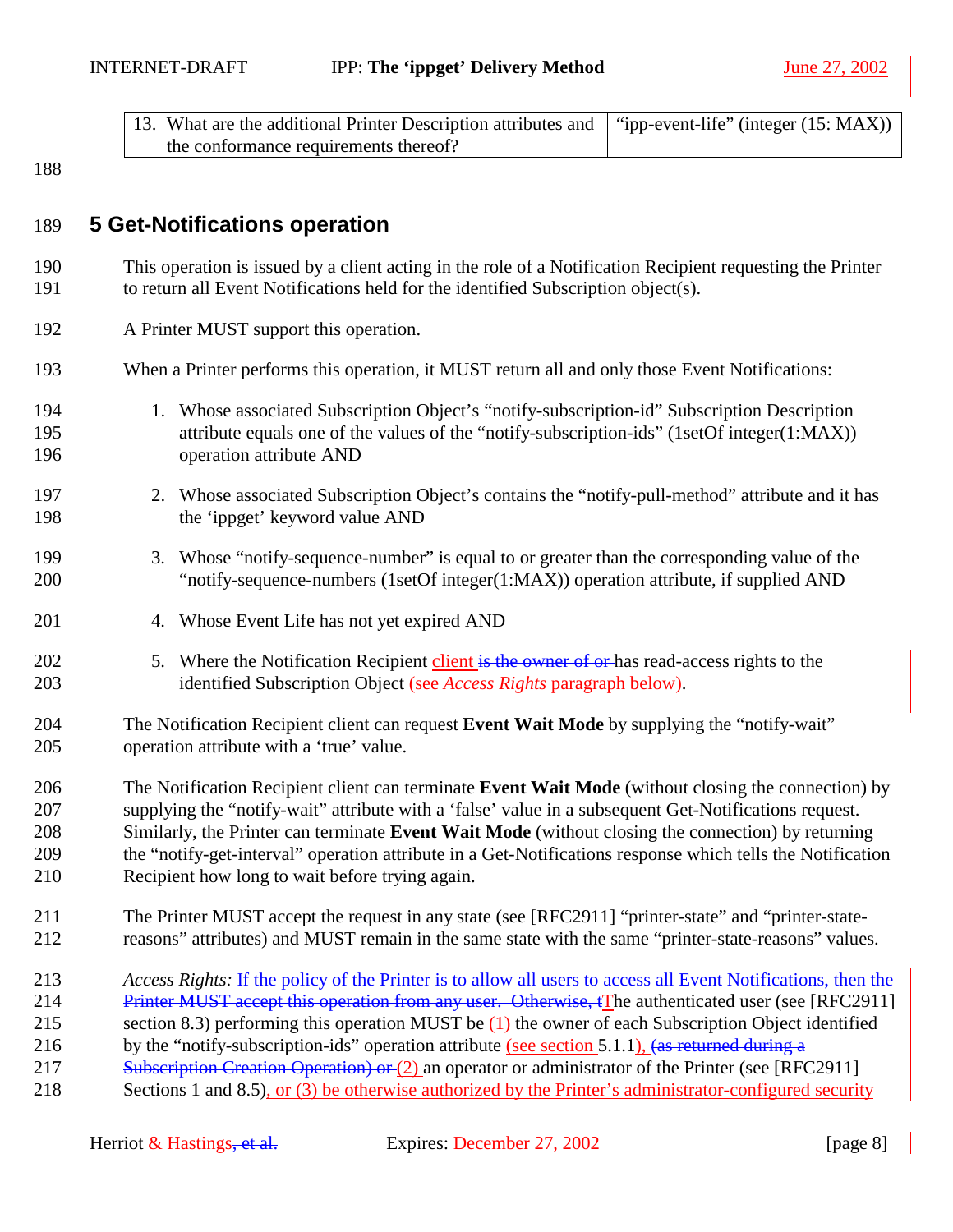<span id="page-8-0"></span>

| policy to request Event Notifications from the target Subscription Object(s). Otherwise, the IPP object<br>Printer MUST reject the operation and return: 'client-error-forbidden', 'client-error-not-authenticated',<br>220<br>or 'client-error-not-authorized' status code as appropriate. Furthermore, the Printer's security policy<br>221<br>222<br>MAY limit the attributes returned by the Get-Notifications operation, in a manner similar to the Get-<br>223<br><u>Job-Attributes operation (see [RFC2911] end of section 3.3.4.2).</u><br><b>5.1 Get-Notifications Request</b><br>224<br>225<br>The following groups of attributes are part of the Get-Notifications Request:<br>226<br>Group 1: Operation Attributes<br>227<br>Natural Language and Character Set:<br>228<br>The "attributes-charset" and "attributes-natural-language" attributes as described in<br>229<br>[RFC2911] section 3.1.4.1.<br>230<br>231<br>Target:<br>232<br>The "printer-uri" (uri) operation attribute which is the target for this operation as described in<br>233<br>[RFC2911] section 3.1.5.<br>234<br>235<br><b>Requesting User Name:</b><br>236<br>The "requesting-user-name" (name(MAX)) attribute SHOULD be supplied by the client as<br>237<br>described in [RFC2911] section 8.3.<br>238<br>5.1.1 notify-subscription-ids (1setOf integer(1:MAX))<br>239 |
|--------------------------------------------------------------------------------------------------------------------------------------------------------------------------------------------------------------------------------------------------------------------------------------------------------------------------------------------------------------------------------------------------------------------------------------------------------------------------------------------------------------------------------------------------------------------------------------------------------------------------------------------------------------------------------------------------------------------------------------------------------------------------------------------------------------------------------------------------------------------------------------------------------------------------------------------------------------------------------------------------------------------------------------------------------------------------------------------------------------------------------------------------------------------------------------------------------------------------------------------------------------------------------------------------------------------------------------------------------------|
|                                                                                                                                                                                                                                                                                                                                                                                                                                                                                                                                                                                                                                                                                                                                                                                                                                                                                                                                                                                                                                                                                                                                                                                                                                                                                                                                                              |
|                                                                                                                                                                                                                                                                                                                                                                                                                                                                                                                                                                                                                                                                                                                                                                                                                                                                                                                                                                                                                                                                                                                                                                                                                                                                                                                                                              |
|                                                                                                                                                                                                                                                                                                                                                                                                                                                                                                                                                                                                                                                                                                                                                                                                                                                                                                                                                                                                                                                                                                                                                                                                                                                                                                                                                              |
|                                                                                                                                                                                                                                                                                                                                                                                                                                                                                                                                                                                                                                                                                                                                                                                                                                                                                                                                                                                                                                                                                                                                                                                                                                                                                                                                                              |
|                                                                                                                                                                                                                                                                                                                                                                                                                                                                                                                                                                                                                                                                                                                                                                                                                                                                                                                                                                                                                                                                                                                                                                                                                                                                                                                                                              |
|                                                                                                                                                                                                                                                                                                                                                                                                                                                                                                                                                                                                                                                                                                                                                                                                                                                                                                                                                                                                                                                                                                                                                                                                                                                                                                                                                              |
|                                                                                                                                                                                                                                                                                                                                                                                                                                                                                                                                                                                                                                                                                                                                                                                                                                                                                                                                                                                                                                                                                                                                                                                                                                                                                                                                                              |
|                                                                                                                                                                                                                                                                                                                                                                                                                                                                                                                                                                                                                                                                                                                                                                                                                                                                                                                                                                                                                                                                                                                                                                                                                                                                                                                                                              |
|                                                                                                                                                                                                                                                                                                                                                                                                                                                                                                                                                                                                                                                                                                                                                                                                                                                                                                                                                                                                                                                                                                                                                                                                                                                                                                                                                              |
|                                                                                                                                                                                                                                                                                                                                                                                                                                                                                                                                                                                                                                                                                                                                                                                                                                                                                                                                                                                                                                                                                                                                                                                                                                                                                                                                                              |
|                                                                                                                                                                                                                                                                                                                                                                                                                                                                                                                                                                                                                                                                                                                                                                                                                                                                                                                                                                                                                                                                                                                                                                                                                                                                                                                                                              |
|                                                                                                                                                                                                                                                                                                                                                                                                                                                                                                                                                                                                                                                                                                                                                                                                                                                                                                                                                                                                                                                                                                                                                                                                                                                                                                                                                              |
|                                                                                                                                                                                                                                                                                                                                                                                                                                                                                                                                                                                                                                                                                                                                                                                                                                                                                                                                                                                                                                                                                                                                                                                                                                                                                                                                                              |
|                                                                                                                                                                                                                                                                                                                                                                                                                                                                                                                                                                                                                                                                                                                                                                                                                                                                                                                                                                                                                                                                                                                                                                                                                                                                                                                                                              |
|                                                                                                                                                                                                                                                                                                                                                                                                                                                                                                                                                                                                                                                                                                                                                                                                                                                                                                                                                                                                                                                                                                                                                                                                                                                                                                                                                              |
|                                                                                                                                                                                                                                                                                                                                                                                                                                                                                                                                                                                                                                                                                                                                                                                                                                                                                                                                                                                                                                                                                                                                                                                                                                                                                                                                                              |
|                                                                                                                                                                                                                                                                                                                                                                                                                                                                                                                                                                                                                                                                                                                                                                                                                                                                                                                                                                                                                                                                                                                                                                                                                                                                                                                                                              |
|                                                                                                                                                                                                                                                                                                                                                                                                                                                                                                                                                                                                                                                                                                                                                                                                                                                                                                                                                                                                                                                                                                                                                                                                                                                                                                                                                              |
|                                                                                                                                                                                                                                                                                                                                                                                                                                                                                                                                                                                                                                                                                                                                                                                                                                                                                                                                                                                                                                                                                                                                                                                                                                                                                                                                                              |
|                                                                                                                                                                                                                                                                                                                                                                                                                                                                                                                                                                                                                                                                                                                                                                                                                                                                                                                                                                                                                                                                                                                                                                                                                                                                                                                                                              |
| This attribute identifies one or more Subscription objects for which Events are requested. The<br>240                                                                                                                                                                                                                                                                                                                                                                                                                                                                                                                                                                                                                                                                                                                                                                                                                                                                                                                                                                                                                                                                                                                                                                                                                                                        |
| client MUST supply this attribute with at least one value. The Printer object MUST support<br>241                                                                                                                                                                                                                                                                                                                                                                                                                                                                                                                                                                                                                                                                                                                                                                                                                                                                                                                                                                                                                                                                                                                                                                                                                                                            |
| 242<br>this attribute with multiple values.                                                                                                                                                                                                                                                                                                                                                                                                                                                                                                                                                                                                                                                                                                                                                                                                                                                                                                                                                                                                                                                                                                                                                                                                                                                                                                                  |
| 243                                                                                                                                                                                                                                                                                                                                                                                                                                                                                                                                                                                                                                                                                                                                                                                                                                                                                                                                                                                                                                                                                                                                                                                                                                                                                                                                                          |
| 244<br>If no Subscription Object exists with the supplied identifier or the identified Subscription                                                                                                                                                                                                                                                                                                                                                                                                                                                                                                                                                                                                                                                                                                                                                                                                                                                                                                                                                                                                                                                                                                                                                                                                                                                          |
| 245<br>Object does not contain the "notify-pull-method" attribute with the 'ippget' keyword value,                                                                                                                                                                                                                                                                                                                                                                                                                                                                                                                                                                                                                                                                                                                                                                                                                                                                                                                                                                                                                                                                                                                                                                                                                                                           |
| the Printer MUST return the 'client-error-not-found' status code.<br>246                                                                                                                                                                                                                                                                                                                                                                                                                                                                                                                                                                                                                                                                                                                                                                                                                                                                                                                                                                                                                                                                                                                                                                                                                                                                                     |
| 247                                                                                                                                                                                                                                                                                                                                                                                                                                                                                                                                                                                                                                                                                                                                                                                                                                                                                                                                                                                                                                                                                                                                                                                                                                                                                                                                                          |
| 248<br>Note: The name of both the "notify-subscription-ids" and "notify-sequence-                                                                                                                                                                                                                                                                                                                                                                                                                                                                                                                                                                                                                                                                                                                                                                                                                                                                                                                                                                                                                                                                                                                                                                                                                                                                            |
| numbers" end in 's', since they are multi-valued. However, there are other<br>249                                                                                                                                                                                                                                                                                                                                                                                                                                                                                                                                                                                                                                                                                                                                                                                                                                                                                                                                                                                                                                                                                                                                                                                                                                                                            |
| 250<br>occurrences of these attribute names without the 's' that are single valued.                                                                                                                                                                                                                                                                                                                                                                                                                                                                                                                                                                                                                                                                                                                                                                                                                                                                                                                                                                                                                                                                                                                                                                                                                                                                          |
| 5.1.2 notify-sequence-numbers (1setOf integer(1:MAX))<br>251                                                                                                                                                                                                                                                                                                                                                                                                                                                                                                                                                                                                                                                                                                                                                                                                                                                                                                                                                                                                                                                                                                                                                                                                                                                                                                 |
| This attribute specifies one or more lowest Event Notification sequence number values for the<br>252                                                                                                                                                                                                                                                                                                                                                                                                                                                                                                                                                                                                                                                                                                                                                                                                                                                                                                                                                                                                                                                                                                                                                                                                                                                         |
| 253<br>Subscription objects identified by the corresponding values of the "notify-subscription-ids"                                                                                                                                                                                                                                                                                                                                                                                                                                                                                                                                                                                                                                                                                                                                                                                                                                                                                                                                                                                                                                                                                                                                                                                                                                                          |
| 254<br>operation attribute. The Notification Recipient SHOULD supply this attribute and the number                                                                                                                                                                                                                                                                                                                                                                                                                                                                                                                                                                                                                                                                                                                                                                                                                                                                                                                                                                                                                                                                                                                                                                                                                                                           |
| of values SHOULD be the same as the number of values of the "notify-subscriptions-ids"<br>255                                                                                                                                                                                                                                                                                                                                                                                                                                                                                                                                                                                                                                                                                                                                                                                                                                                                                                                                                                                                                                                                                                                                                                                                                                                                |
| 256<br>attribute. The Printer MUST support this attribute with multiple values.                                                                                                                                                                                                                                                                                                                                                                                                                                                                                                                                                                                                                                                                                                                                                                                                                                                                                                                                                                                                                                                                                                                                                                                                                                                                              |

| Herriot & Hastings, et al. | Expires: December 27, 2002 | [page 9] |
|----------------------------|----------------------------|----------|
|----------------------------|----------------------------|----------|

 $\overline{\phantom{0}}$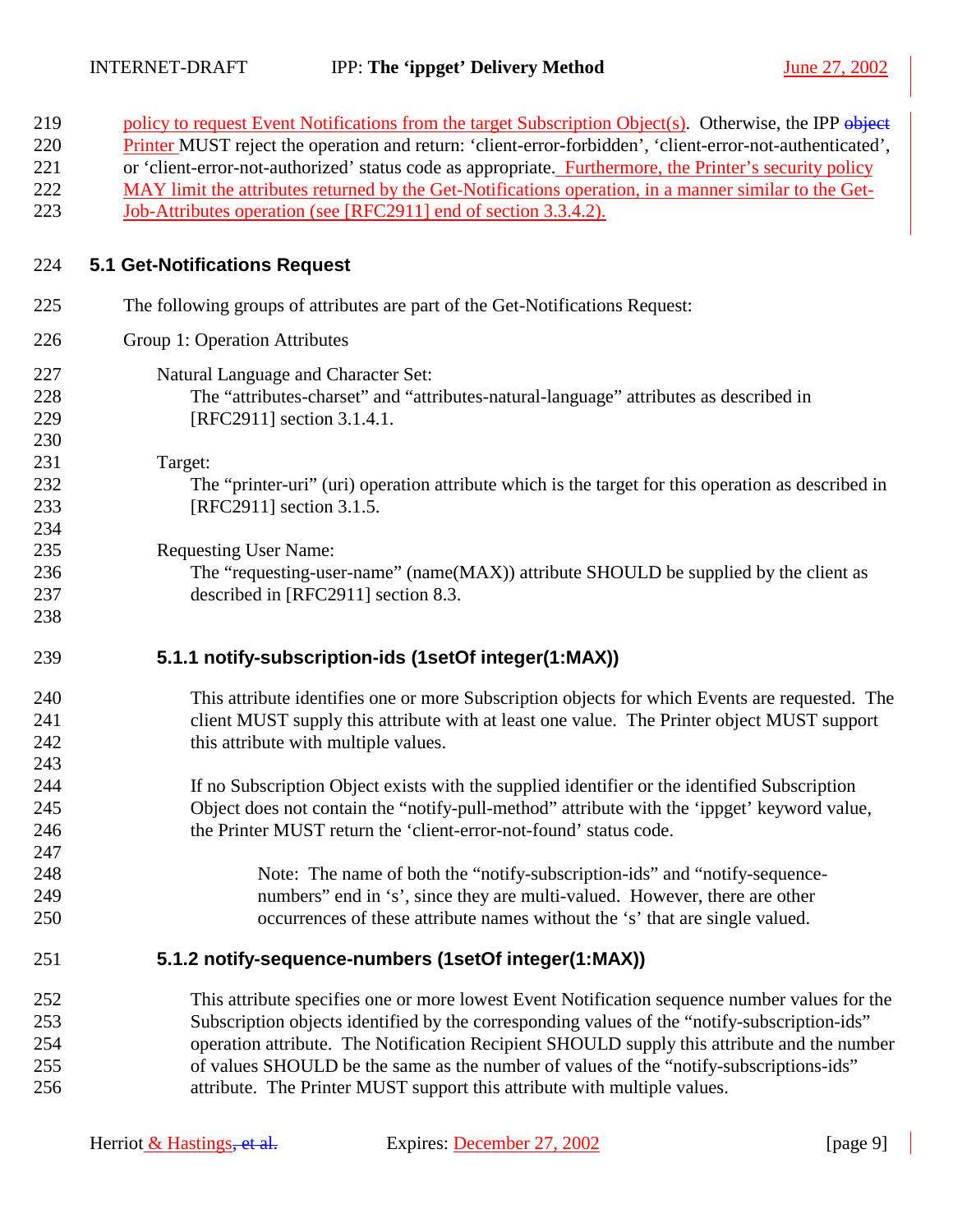265

272

281

286

<span id="page-9-0"></span>258 The Printer MUST NOT return Notification Events with lower sequence numbers for the 259 corresponding Subscription object. Therefore, by supplying the proper values for this 260 attribute the Notification Recipient can prevent getting the same Event Notifications from a 261 Subscription object that were returned on a previous Get-Notifications request. The 262 Notification Recipient SHOULD remember the highest "notify-sequence-number" value 263 returned for each Subscription object requested and SHOULD pass that value for each 264 requested Subscription object on the next Get-Notifications request.

266 If the Notification Recipient supplies fewer values for this attribute (including omitting this 267 attribute) than for the "notify-subscription-ids" operation attribute, the Printer assumes a '1' 268 value for each missing value. A value of '1' causes the Printer to return any un-expired Event 269 Notification for that Subscription object, since '1' is the lowest possible sequence number. If 270 the Notification Recipient supplies more values for this attribute than the number of values for 271 the "notify-subscription-ids" operation attribute, the Printer ignores the extra values.

273 Note: If a Notification Recipient performs two consecutive Get-Notifications operations with 274 the same value for "notify-sequence-number" (or omits the attribute), the time stamp of the 275 first Event Notification in the second Get-Notifications Response may be less than the time 276 stamp of the last Event Notification in the first Get-Notification Response. This happens 277 because the Printer sends all unexpired Event Notification with a sequence number equal or 278 higher according to the ordering specified in [ipp-ntfy] and some Event Notifications from the 279 first Get-Notifications operation may not have expired by the time the second Get-280 Notifications operation occurs.

282 **5.1.3 notify-wait (boolean)** 

- 283 This value indicates whether or not the Notification Recipient wants **Event Wait Mode**. The 284 client MAY supply this attribute. The Printer object MUST support both values of this 285 attribute.
- 287 If the client supplies the 'false' value or omits this attribute, the client is not requesting **Event**  288 **Wait Mode**. If the value is 'true', the client is requesting **Event Wait Mode**. See the 289 beginning of section 5.2 for the rules for **Event Wait Mode**.

#### 290 **5.2 Get-Notifications Response**

- 291 The Printer has the following options for responding to a Get-Notifications Request:
- 292 1. The Printer can reject the request and return the 'server-error-busy' status code, if the Printer is 293 too busy to accept this operation at this time. In this case, the Printer MUST return the "get-294 notify-interval" operation attribute to indicate when the client SHOULD try again.
- 295 2. If the Notification Recipient did not request **Event Wait Mode** ("notify-wait-mode" = 'false' or 296 omitted), the Printer MUST return immediately whatever Event Notifications it currently holds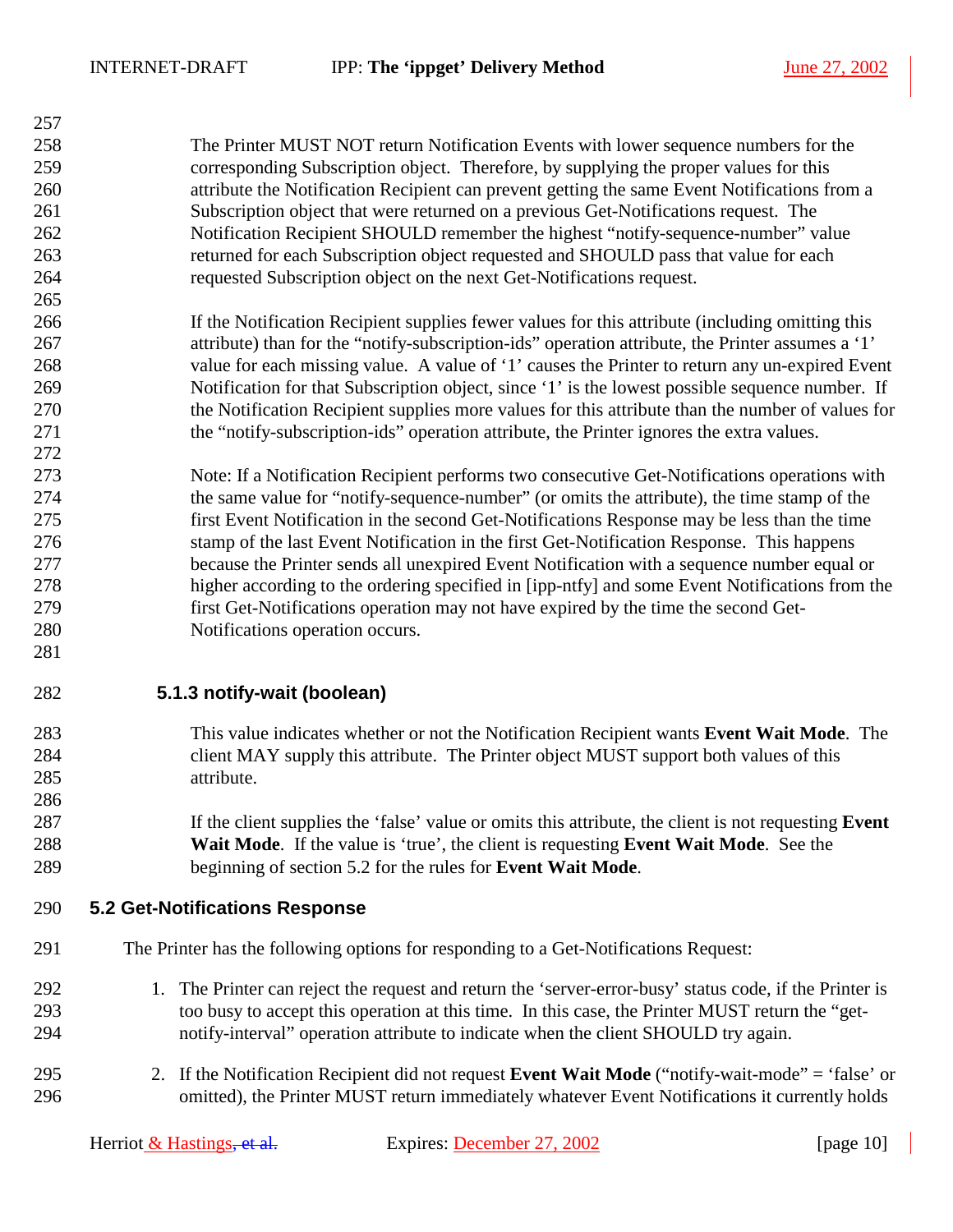- 297 in the requested Subscription object(s) and MUST return the "notify-get-interval" operation 298 attribute with number of seconds from now at which the Notification Recipient SHOULD 299 repeat the Get-Notifications Request to get future Event Notifications.
- 300 3. If the Notification Recipient requested **Event Wait Mode** ("notify-wait-mode" = 'true'), the 301 Printer MUST return immediately whatever Event Notifications it currently holds in the 302 requested Subscription object(s) and MUST continue to return Event Notifications as they 303 occur until all of the requested Subscription Objects are canceled. A Subscription Object is 304 canceled either via the Cancel-Subscription operation or by the Printer (e.g., the Subscription 305 Object is canceled when the associated Job completes and is no longer in the Job Retention or 306 Job History phase - see the "[ippget-event-life \(integer\(15:MAX\)\)"](#page-16-0) attribute discussion in 307 section [8.1\)](#page-16-0).
- 308 However, the Printer MAY decide to terminate **Event Wait Mode** at any time, including in the 309 first response. In this case the Printer MUST return the "notify-get-interval" operation attribute. 310 This attribute indicates that the Printer wishes to leave **Event Wait Mode** and the number of 311 seconds in the future that the Notification Recipient SHOULD try the Get-Notifications 312 operation again. The Notification Recipient MUST accept this response and MUST disconnect. 313 If the Notification Recipient does not disconnect, the Printer SHOULD do so.
- 314 From the Notification Recipient's view, the response appears as an initial burst of data, which includes 315 the Operation Attributes Group and one Event Notification Attributes Group per Event Notification 316 that the Printer is holding. After the initial burst of data, if the Notification Recipient has selected the 317 **Event Wait Mode** option to wait for additional Event Notifications, the Notification Recipient 318 receives occasional Event Notification Attribute Groups. Proxy servers may delay some Event 319 Notifications or cause time-outs to occur. The client MUST be prepared to perform the Get-320 Notifications operation again when time-outs occur.
- 321 Each attribute is encoded using the IPP rules for encoding attributes [RFC2910] and MAY be encoded 322 in any order. Note: the Get-Jobs response in [RFC2911] acts as a model for encoding multiple groups 323 of attributes. See section [11](#page-18-0) for the encoding and transport rules.
- 324 The following groups of attributes are part of the Get-Notifications Response:
- 325 Group 1: Operation Attributes

326 Status Message:

330

334

- 327 In addition to the REQUIRED status code returned in every response, the response 328 OPTIONALLY includes a "status-message" (text(255)) and/or a "detailed-status-message" 329 (text(MAX)) operation attribute as described in [RFC2911] sections 13 and 3.1.6.
- 331 The Printer can return any status codes defined in [RFC2911]. If the status code is not 332 'successful-xxx', the Printer MUST NOT return any Event Notification Attribute groups. The 333 following is a description of the important status codes:
- 335 **successful-ok:** the response contains all Event Notification associated with the specified 336 subscription-ids that had been supplied in the "notify-subscription-ids" operation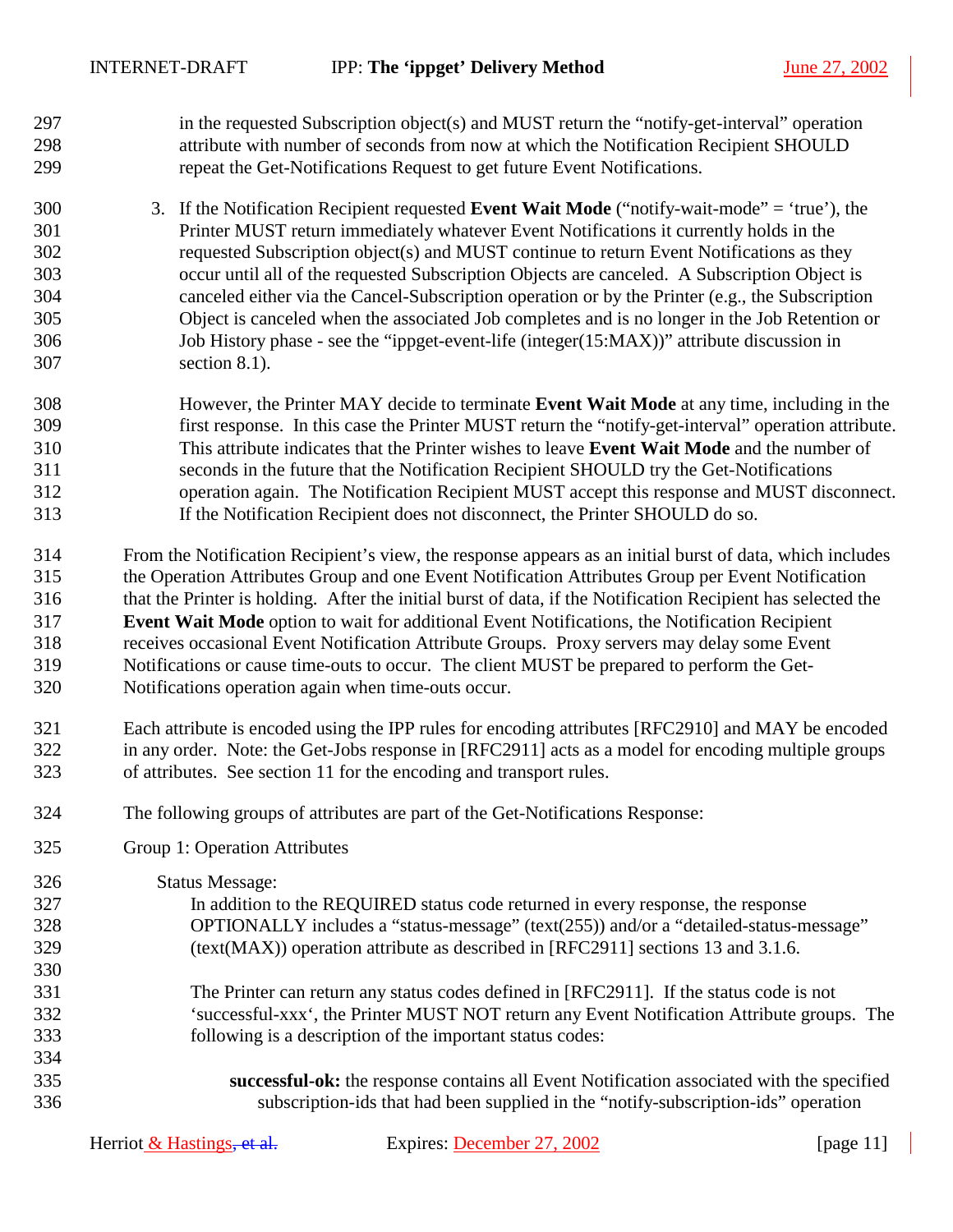| 337 | attribute in the request. If the requested Subscription Objects have no associated             |
|-----|------------------------------------------------------------------------------------------------|
| 338 | Event Notification, the response MUST contain zero Event Notifications.                        |
| 339 | successful-ok-events-complete: indicate when this return is the last return for all            |
| 340 | Subscription objects that match the request, whether or not there are Event                    |
| 341 | Notifications being returned. This condition occurs for Event Wait Mode with                   |
| 342 | Notification Recipients waiting for responses when the Subscription Object is: (1)             |
| 343 | canceled with a Cancel-Subscription operation, (2) deleted when the Per-Printer                |
| 344 | Subscription lease time expires, or (3) when the 'job-completed' event occurs for a            |
| 345 | Per-Job Subscription. This condition also occurs for a Get-Notifications request that          |
| 346 | a Notification Recipient makes after the job completes, but before the Event Life              |
| 347 | expires. See section 10.1.                                                                     |
| 348 | client-error-not-found: The Printer has no Subscription Object's whose "notify-                |
| 349 | subscription-id" attribute equals any of the values of the "notify-subscription-ids"           |
| 350 | operation attribute supplied or the identified Subscription Object does not contain the        |
| 351 | "notify-pull-method" attribute with the 'ippget' keyword value.                                |
| 352 | server-error-busy: The Printer is too busy to accept this operation. The Printer               |
| 353 | SHOULD return the "notify-get-interval" operation attribute in the Operation                   |
| 354 | Attributes of the response, then the Notification Recipient SHOULD wait for the                |
| 355 | number of seconds specified by the "notify-get-interval" operation attribute before            |
| 356 | performing this operation again. If the "notify-get-interval" Operation Attribute is           |
| 357 | not present, the Notification Recipient SHOULD use the normal network back-off                 |
| 358 | algorithms for determining when to perform this operation again.                               |
| 359 | redirection-other-site: The Printer does not handle this operation and requests the            |
| 360 | Notification Recipient to perform the operation again with the uri specified by the            |
| 361 | "redirect-uri" Operation Attribute in the response. See section 10.2.                          |
| 362 |                                                                                                |
| 363 | Natural Language and Character Set:                                                            |
| 364 | The "attributes-charset" and "attributes-natural-language" attributes as described in          |
| 365 | [RFC2911] section 3.1.4.2.                                                                     |
| 366 |                                                                                                |
| 367 | The Printer MUST use the values of "notify-charset" and "notify-natural-language",             |
| 368 | respectively, from one Subscription Object associated with the Event Notifications in this     |
| 369 | response.                                                                                      |
| 370 |                                                                                                |
| 371 | Normally, there is only one matched Subscription Object, or the value of the "notify-charset"  |
| 372 | and "notify-natural-language" attributes is the same in all Subscription Objects. If not, the  |
| 373 | Printer MUST pick one Subscription Object from which to obtain the value of these attributes.  |
| 374 | The algorithm for picking the Subscription Object is implementation dependent. The choice      |
| 375 | of natural language is not critical because 'text' and 'name' values can override the          |
| 376 | "attributes-natural-language" operation attribute. The Printer's choice of charset is critical |
| 377 | because a bad choice may leave it unable to send some 'text' and 'name' values accurately.     |
| 378 |                                                                                                |
|     |                                                                                                |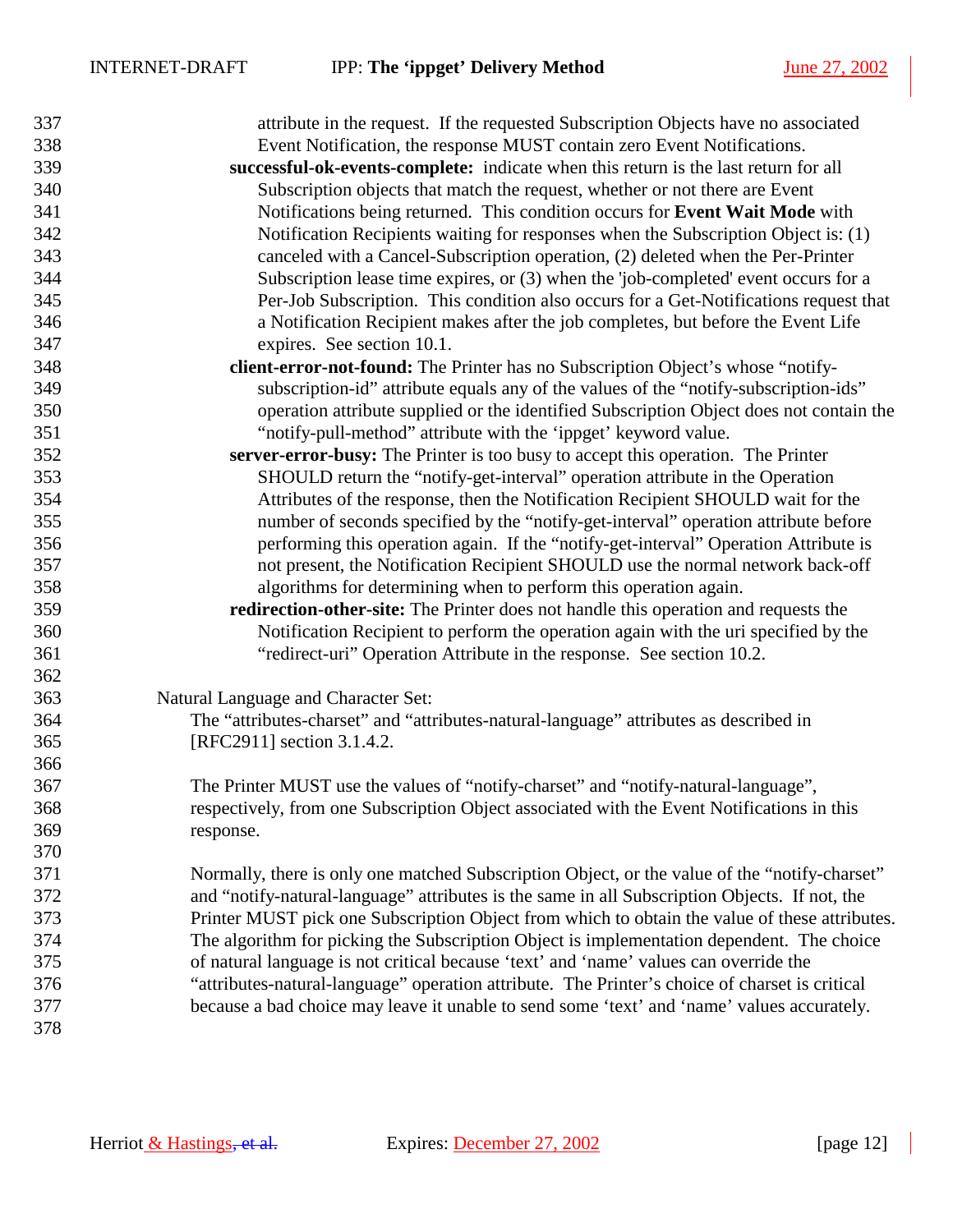<span id="page-12-0"></span>

### 379 **5.2.1 notify-get-interval (integer(0:MAX))**

380 The value of this operation attribute is the number of seconds that the Notification Recipient 381 SHOULD wait before trying the Get-Notifications operation again. The Printer MUST return 382 this operation attribute if: (1) it is too busy to return events, (2) the Notification Recipient 383 client did *not* request **Event Wait Mode**, or (3) the Printer is terminating Event Wait Mode. 384 The client MUST accept this attribute and SHOULD re-issue the Get-Notifications operation 385 (with or without "notify-wait" = 'true') the indicated number of seconds in the future in order 386 to get more Event Notifications This value is intended to help the client be a good network 387 citizen. 388

389 The value of this attribute MUST be at least as large as the value of the Printer's "ippget-390 event-life" Printer Description attribute (see section [8.1\)](#page-16-0). The Printer MAY return a value 391 that is larger than the value of the "ippget-event-life" Printer Description attribute provided 392 that the Printer increases the Event Life for this Subscription object, so that Notification 393 Recipients taking account of the larger value and polling with a longer interval will *not* miss 394 events. Note; implementing such an algorithm requires some hidden attributes in the 395 Subscription object that are IMPLEMENTATION DEPENDENT.

- 397 If the Printer wants to remain in **Event Wait Mode**, then the Printer MUST NOT return this 398 attribute in the response.
- 400 Here is a complete table of combinations of "notify-wait", "status-code", "notify-get-interval", 401 and Event Notification Attributes Groups for Get-Notification initial (Wait and No Wait) 402 Responses and subsequent **Event Wait Mode** Responses (which may be staying in **Event**  403 **Wait Mode** or may be requesting the Notification Recipient to leave **Event Wait Mode**):

404

396

399

#### 405 **Table 2 - Combinations of "notify-wait", "status-code", and "notify-get-interval"**

| client sends:  | Printer returns:  | Printer returns:     | <b>Event Notification</b> |
|----------------|-------------------|----------------------|---------------------------|
| "notify-wait"  | "status-code"     | "notify-get-         | <b>Attribute Groups</b>   |
|                |                   | interval"            |                           |
|                |                   |                      |                           |
| 1. 'false'*    | 'successful-ok'   | <b>MUST</b> return N | maybe                     |
| 2. 'false'*    | 'not-found'       | <b>MUST NOT</b>      | <b>MUST NOT</b>           |
| 3. 'false' $*$ | 'busy'            | <b>MUST</b> return N | <b>MUST NOT</b>           |
| 4. 'false'*    | 'events-complete' | <b>MUST NOT</b>      | 'job-completed'           |
| 5. 'true'      | 'successful-ok'   | <b>MUST NOT</b>      | <b>MUST</b>               |
| 6. 'true'      | 'successful-ok'   | <b>MUST</b> return N | maybe                     |
| 7. 'true'      | 'not-found'       | <b>MUST NOT</b>      | <b>MUST NOT</b>           |
| 8. 'true'      | 'busy'            | MUST return N        | <b>MUST NOT</b>           |
| $9.$ 'true'    | 'events-complete' | <b>MUST NOT</b>      | 'job-completed' or        |
|                |                   |                      | maybe other               |

406 \* 'false' or client omits the "notify-wait" attribute.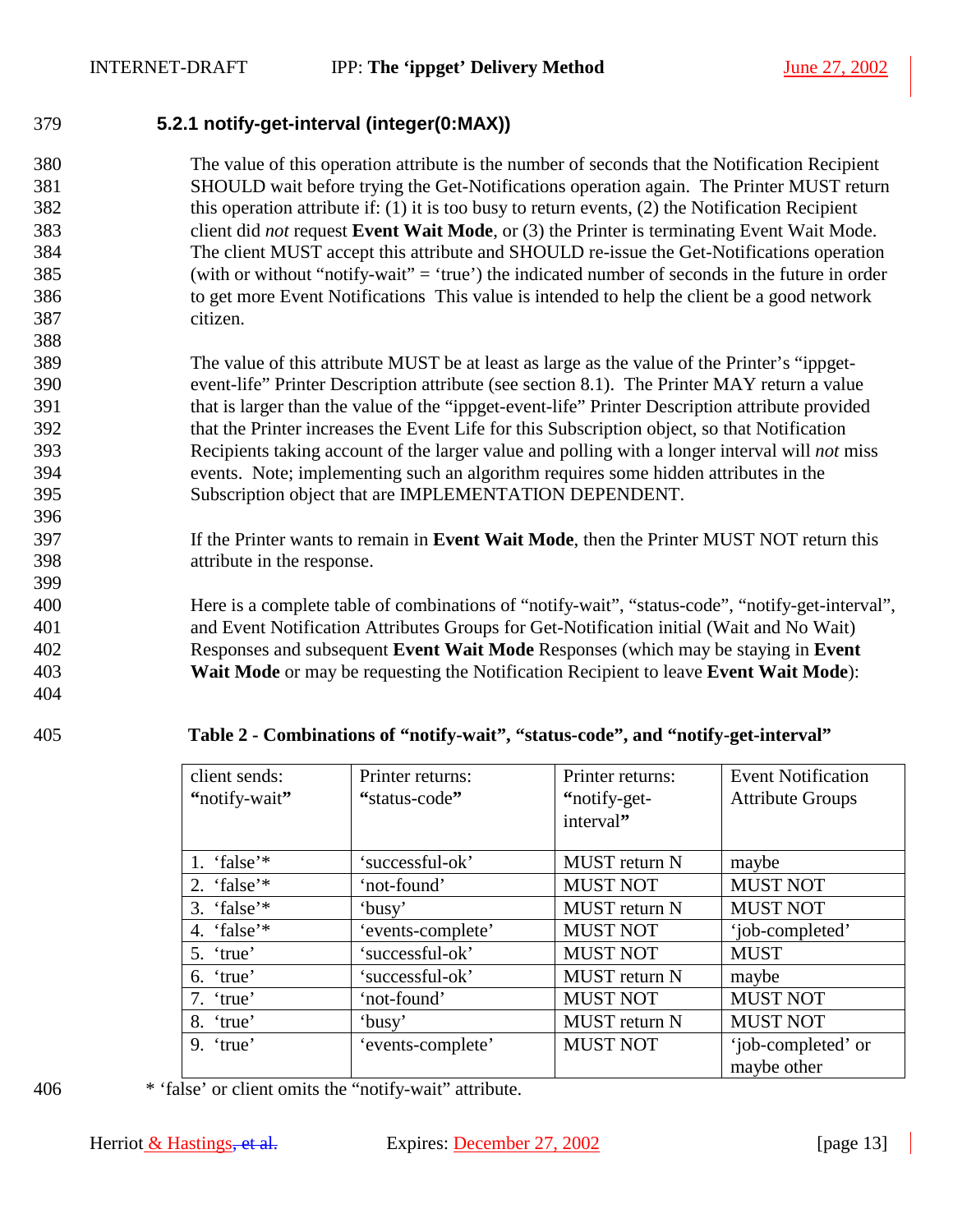<span id="page-13-0"></span>

| 407 |                                                  |                                                                                                                                                           |              |
|-----|--------------------------------------------------|-----------------------------------------------------------------------------------------------------------------------------------------------------------|--------------|
| 408 | Explanation:                                     |                                                                                                                                                           |              |
| 409 |                                                  |                                                                                                                                                           |              |
| 410 |                                                  | 1-4: client does not request Event Wait Mode                                                                                                              |              |
| 411 |                                                  | 5-9: client requests Event Wait Mode                                                                                                                      |              |
| 412 |                                                  | 2,7: Subscription object not found, or was canceled earlier; client should NOT try again.                                                                 |              |
| 413 |                                                  | 3,8: server busy, tells client to try later; client should try again in N seconds.                                                                        |              |
| 414 |                                                  | 4: client polled after job completed, but before Event Life expired, and got the 'job-                                                                    |              |
| 415 |                                                  | completed' event, so the client shouldn't bother trying again; client should NOT try again                                                                |              |
| 416 | later.                                           |                                                                                                                                                           |              |
| 417 |                                                  |                                                                                                                                                           |              |
| 418 |                                                  | 5: Printer returns one or more Event Notifications and is OK to stay in Event Wait Mode;<br>the client waits for more Event Notifications to be returned. |              |
|     |                                                  |                                                                                                                                                           |              |
| 419 |                                                  | 6: Printer wants to leave Event Wait mode. Can happen on the first response (with or                                                                      |              |
| 420 |                                                  | without Event Notifications) or happen on a subsequent response with or without Event                                                                     |              |
| 421 |                                                  | Notifications; the client SHOULD try again in N seconds.                                                                                                  |              |
| 422 |                                                  | 9: Printer either (1) returns 'job-completed' event or (2) the Subscription Object was canceled                                                           |              |
| 423 |                                                  | by either a Cancel-Job or a Per-Printer Subscription expired without being renewed. For case                                                              |              |
| 424 |                                                  | (1), at least one Event Notification MUST be returned, while for case (2), it is unlikely that                                                            |              |
| 425 |                                                  | any Event Notifications are returned; the client should NOT try again.                                                                                    |              |
| 426 | 5.2.2 printer-up-time (integer(1:MAX))           |                                                                                                                                                           |              |
| 427 |                                                  | The value of this attribute is the Printer's "printer-up-time" attribute at the time the Printer                                                          |              |
| 428 |                                                  | sends this response. The Printer MUST return this attribute. Because each Event Notification                                                              |              |
| 429 |                                                  | also contains the value of this attribute when the event occurred, the value of this attribute lets                                                       |              |
| 430 |                                                  | a Notification Recipient know when each Event Notification occurred relative to the time of                                                               |              |
| 431 | this response.                                   |                                                                                                                                                           |              |
|     |                                                  |                                                                                                                                                           |              |
| 432 | 5.2.3 redirect-uri (uri)                         |                                                                                                                                                           |              |
| 433 |                                                  | The value of this attribute is the uri that the Notification Recipient MUST use for a                                                                     |              |
| 434 |                                                  | subsequent Get-Notifications operation. The Printer MAY support this attribute. This                                                                      |              |
| 435 |                                                  | attribute MUST be returned in the Operation Attributes Group if and only if the Printer returns                                                           |              |
| 436 |                                                  | the 'redirection-other-site' status code (see section 10.2).                                                                                              |              |
| 437 |                                                  |                                                                                                                                                           |              |
| 438 | Group 2: Unsupported Attributes                  |                                                                                                                                                           |              |
|     |                                                  |                                                                                                                                                           |              |
| 439 |                                                  | See [RFC2911] section 3.1.7 for details on returning Unsupported Attributes.                                                                              |              |
| 440 |                                                  |                                                                                                                                                           |              |
| 441 |                                                  |                                                                                                                                                           |              |
| 442 | Group 3 through N: Event Notification Attributes |                                                                                                                                                           |              |
| 443 |                                                  | The Printer responds with one Event Notification Attributes Group per matched Event                                                                       |              |
| 444 |                                                  | Notification. The entire response is considered a single Compound Event Notification (see                                                                 |              |
| 445 |                                                  | [ipp-ntfy]). The matched Event Notifications are all un-expired Event Notification associated                                                             |              |
| 446 |                                                  | with the matched Subscription Objects and MUST follow the "Event Notification Ordering"                                                                   |              |
| 447 |                                                  | requirements for Event Notifications within a Compound Event Notification specified in [ipp-                                                              |              |
|     | Herriot $&$ Hastings, et al.                     | Expires: December 27, 2002                                                                                                                                | [page $14$ ] |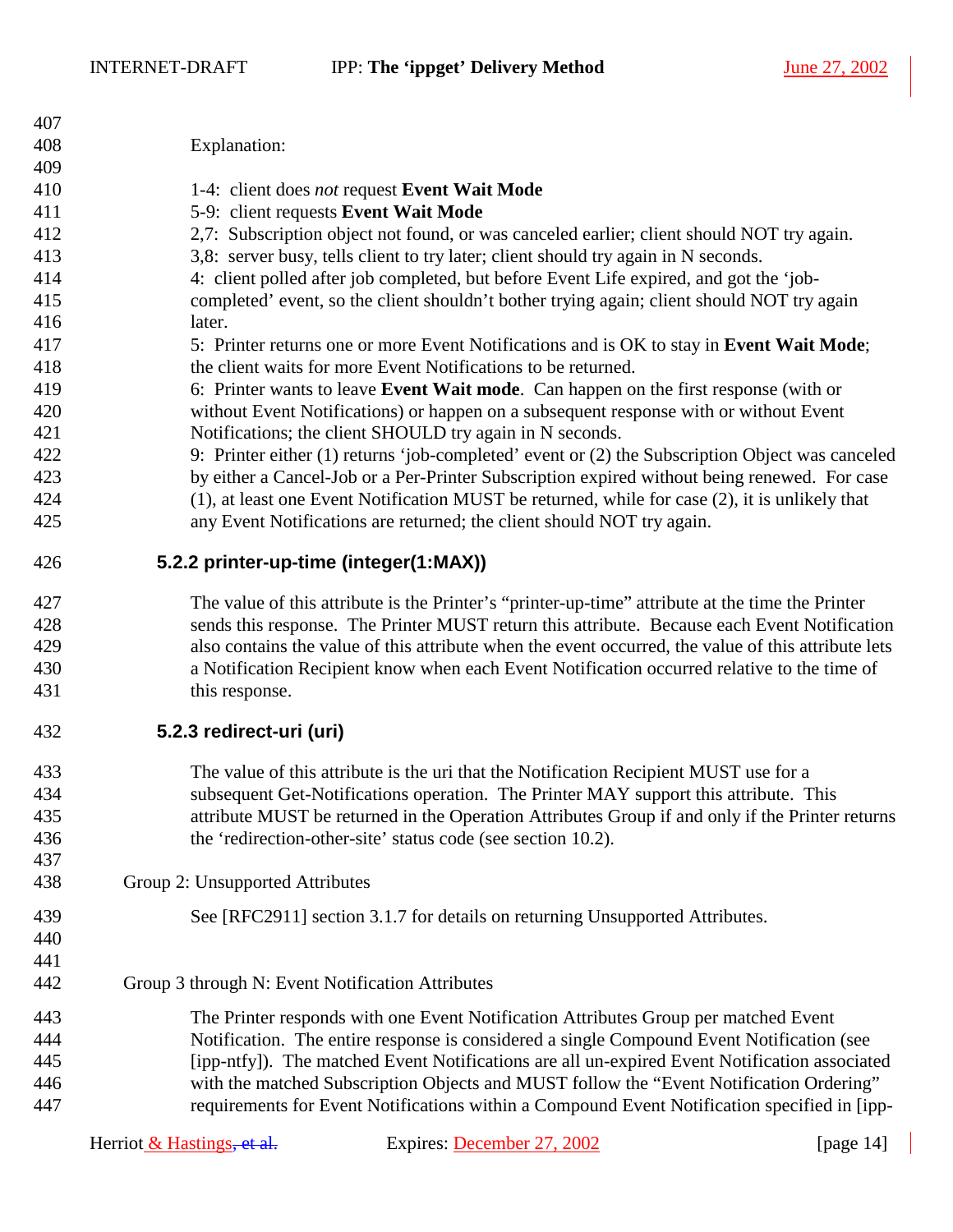- <span id="page-14-0"></span>448 ntfy] section 9. In other words, the Printer MUST order these Event Notification groups in 449 ascending time stamp (and sequence number) order for a Subscription object. If Event 450 Notifications for multiple Subscription objects are being returned, the Notification Events for 451 the next Subscription object follow in ascending time stamp order, etc. 452
- 453 Each Event Notification Group MUST contain all of attributes specified in section 9.1 454 ("Content of Machine Consumable Event Notifications") of [ipp-ntfy] with exceptions 455 denoted by asterisks in the tables below.
- 457 The tables below are copies of the tables in section 9.1 ("Content of Machine Consumable 458 Event Notifications") of [ipp-ntfy] except that each cell in the "Sends" column is a "MUST".
- 460 If more than one Event Notification is being returned and the status of each is not the same, 461 then the Printer MUST return a "notify-status-code" attribute in each Event Notification 462 Attributes group to indicate the differing status values.
- 464 For an Event Notification for all Events, the Printer includes the attributes shown in Table 3.

456

459

| Source Value                                      | Sends       | Source Object             |
|---------------------------------------------------|-------------|---------------------------|
| notify-subscription-id (integer(1:MAX))           | <b>MUST</b> | Subscription              |
| notify-printer-uri (uri)                          | <b>MUST</b> | Subscription              |
| notify-subscribed-event (type2 keyword)           | <b>MUST</b> | <b>Event Notification</b> |
| printer-up-time (integer(1:MAX)) *                | <b>MUST</b> | Printer                   |
| printer-current-time (dateTime)                   | MUST **     | Printer                   |
| notify-sequence-number (integer (0:MAX))          | <b>MUST</b> | Subscription              |
| notify-charset (charset)                          | <b>MUST</b> | Subscription              |
| notify-natural-language (naturalLanguage)         | <b>MUST</b> | Subscription              |
| notify-user-data (octetString(63))                | MUST ***    | Subscription              |
| notify-text (text)                                | <b>MUST</b> | <b>Event Notification</b> |
| attributes from the "notify-attributes" attribute | MUST ****   | Printer                   |
| attributes from the "notify-attributes" attribute | $MUST$ **** | Job                       |
| attributes from the "notify-attributes" attribute | MUST ****   | Subscription              |

### 465 **Table 3 – Attributes in Event Notification Content**

466

470

473

- 467 \* As specified in [ipp-ntfy] section 9, the value of the "printer-up-time" attribute sent in each 468 Event Notification MUST be the time at which the Event occurred, not the time at which the 469 Event Notification was sent.
- <sup>\*\*</sup> The Printer MUST send the "printer-current-time" attribute if and only if it supports the 472 "printer-current-time" attribute on the Printer object.
- 474 \*\*\* If the associated Subscription Object does not contain a "notify-user-data" attribute, the 475 Printer MUST send an octet-string of length 0.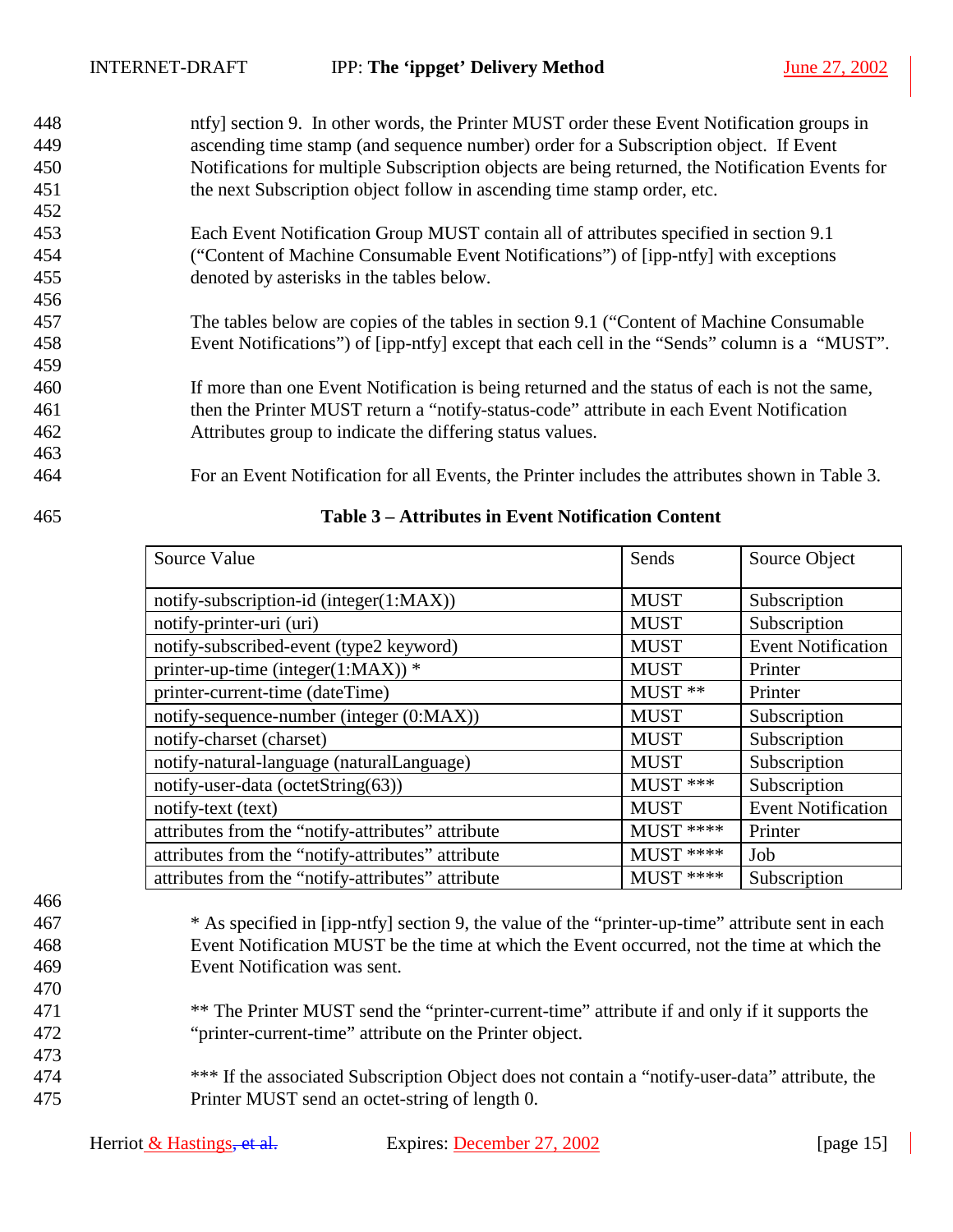- 477 \*\*\*\* If the "notify-attributes" attribute is present on the Subscription Object, the Printer 478 MUST send all attributes specified by the "notify-attributes" attribute. Note: if the Printer 479 doesn't support the "notify-attributes" attribute, it is not present on the associated Subscription 480 Object.
- 482 For Event Notifications for Job Events, the Printer includes the additional attributes shown in 483 Table 4.

<span id="page-15-0"></span>476

#### 484 **Table 4 – Additional Attributes in Event Notification Content for Job Events**

| Source Value                               | Sends       | Source Object |
|--------------------------------------------|-------------|---------------|
| $job-id$ (integer $(1:MAX)$ )              | <b>MUST</b> | Job           |
| job-state (type1 enum)                     | <b>MUST</b> | Job           |
| job-state-reasons (1setOf type2 keyword)   | <b>MUST</b> | Job           |
| job-impressions-completed (integer(0:MAX)) | $MUST*$     | Job           |

485

486 \* The Printer MUST send the "job-impressions-completed" attribute in an Event Notification 487 only for the combinations of Events and Subscribed Events shown in Table 5.

488

#### 489 **Table 5 – Combinations of Events and Subscribed Events for "job-impressions-completed"**

| <b>Job Event</b> | Subscribed Job Event |
|------------------|----------------------|
| 'job-progress'   | 'job-progress'       |
| 'iob-completed'  | 'iob-completed'      |
| 'iob-completed'  | 'job-state-changed'  |

490

491

492 For Event Notification for Printer Events, the Printer includes the additional attributes shown 493 in Table 6.

| 494 | Table 6 – Additional Attributes in Event Notification Content for Printer Events |
|-----|----------------------------------------------------------------------------------|
|-----|----------------------------------------------------------------------------------|

| Source Value                                 | Sends       | Source Object |
|----------------------------------------------|-------------|---------------|
| printer-state (type1 enum)                   | <b>MUST</b> | Printer       |
| printer-state-reasons (1setOf type2 keyword) | MUST        | Printer       |
| printer-is-accepting-jobs (boolean)          | <b>MUST</b> | Printer       |

## 495 **6 Additional Information about Subscription Template Attributes**

496 The 'ippget' Delivery Method does not define any addition Subscription Template attributes. The 497 'ippget' Delivery Method has the same conformance requirements for Subscription Template attributes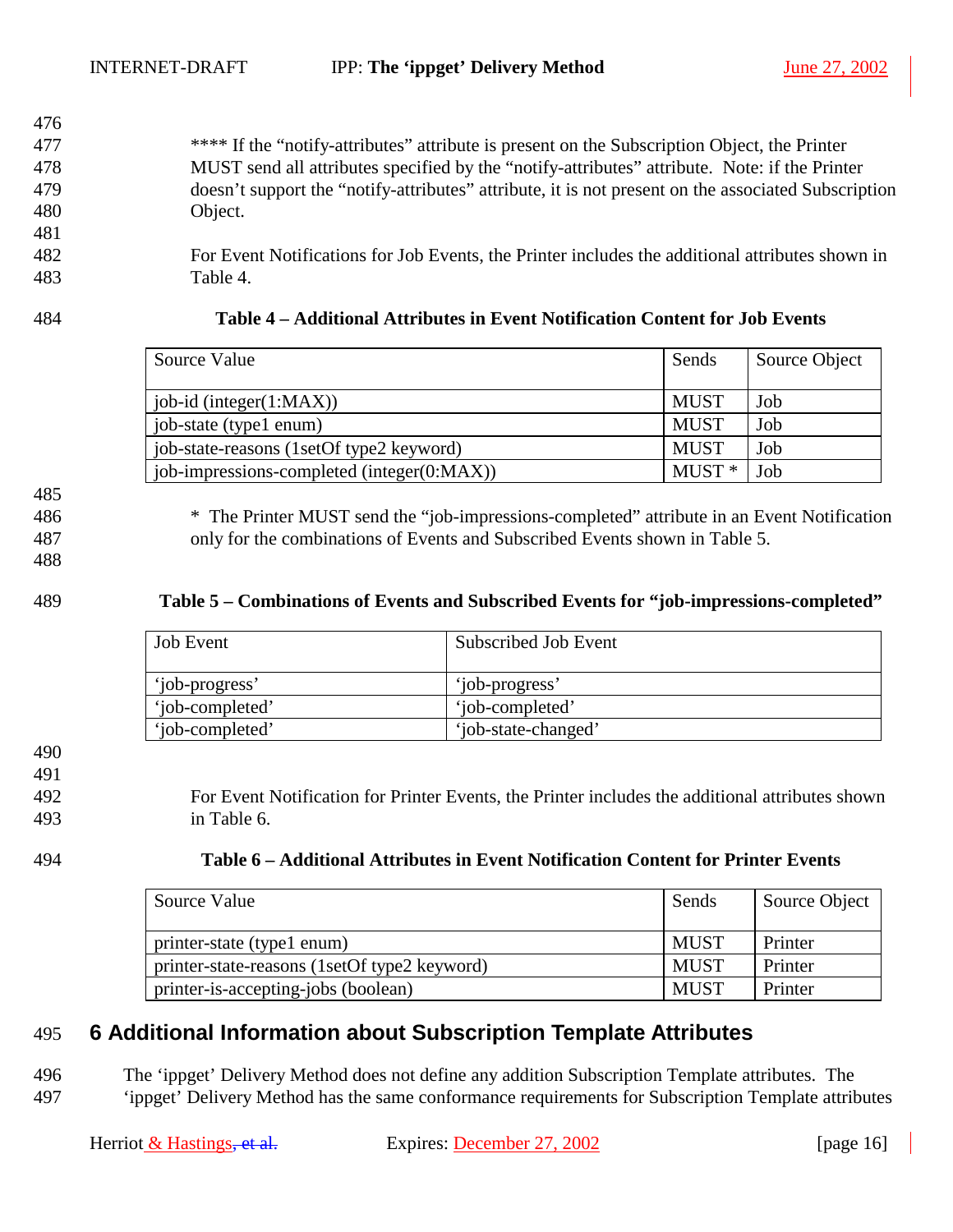<span id="page-16-0"></span>498 as defined in [ipp-ntfy]. This section defines additional information about Subscription Template 499 attributes defined in [ipp-ntfy].

#### 500 **6.1 notify-pull-method (type2 keyword)**

- 501 This Subscription Template attribute identifies the Pull Delivery Method to be used for the
- 502 Subscription Object (see [ipp-ntfy]). In order to support the 'ippget' Pull Delivery Method defined in
- 503 this document, the Printer MUST support this attribute with the following keyword value:
- 504 'ippget': indicates that the IPPGET Pull Delivery Method is to be used for this Subscription Object.

## 505 **7 Subscription Description Attributes**

506 The 'ippget' Delivery Method has the same conformance requirements for Subscription Description 507 attributes as defined in [ipp-ntfy]. The 'ippget' Delivery Method does not define any addition 508 Subscription Description attributes.

## 509 **8 Additional Printer Description Attributes**

510 This section defines additional Printer Description attributes for use with the 'ippget' Delivery Method.

## 511 **8.1 ippget-event-life (integer(15:MAX))**

- 512 This Printer Description attribute specifies the Event Life value that the Printer assigns to each Event,
- 513 i.e., the number of seconds after an Event occurs during which a Printer will return that Event in an
- 514 Event Notification in a Get-Notifications response. After the Event Life expires for the Event, the
- 515 Printer MAY no longer return an Event Notification for that Event in a Get-Notifications response.
- 516 The Printer MUST support this attribute if it supports the 'ippget' Delivery Method. The value MUST 517 be 15 or more (at least 15 seconds) and 60 (seconds) is the RECOMMENDED value to align with the
- 518 PWG Job Monitoring MIB [RFC2707] jmGeneralJobPersistence and jmGeneralAttributePersistence 519 objects.
- 520 For example, assume the following:
- 521 1. a client performs a Job Creation operation that creates a Subscription Object associated with the 522 'ippget' Delivery Method, AND
- 523 2. an Event associated with the new Job occurs immediately after the Subscription Object is 524 created, AND
- 525 3. the same client or some other client performs a Get-Notifications operation such that the client is 526 *connected* N seconds after the Job Creation operation.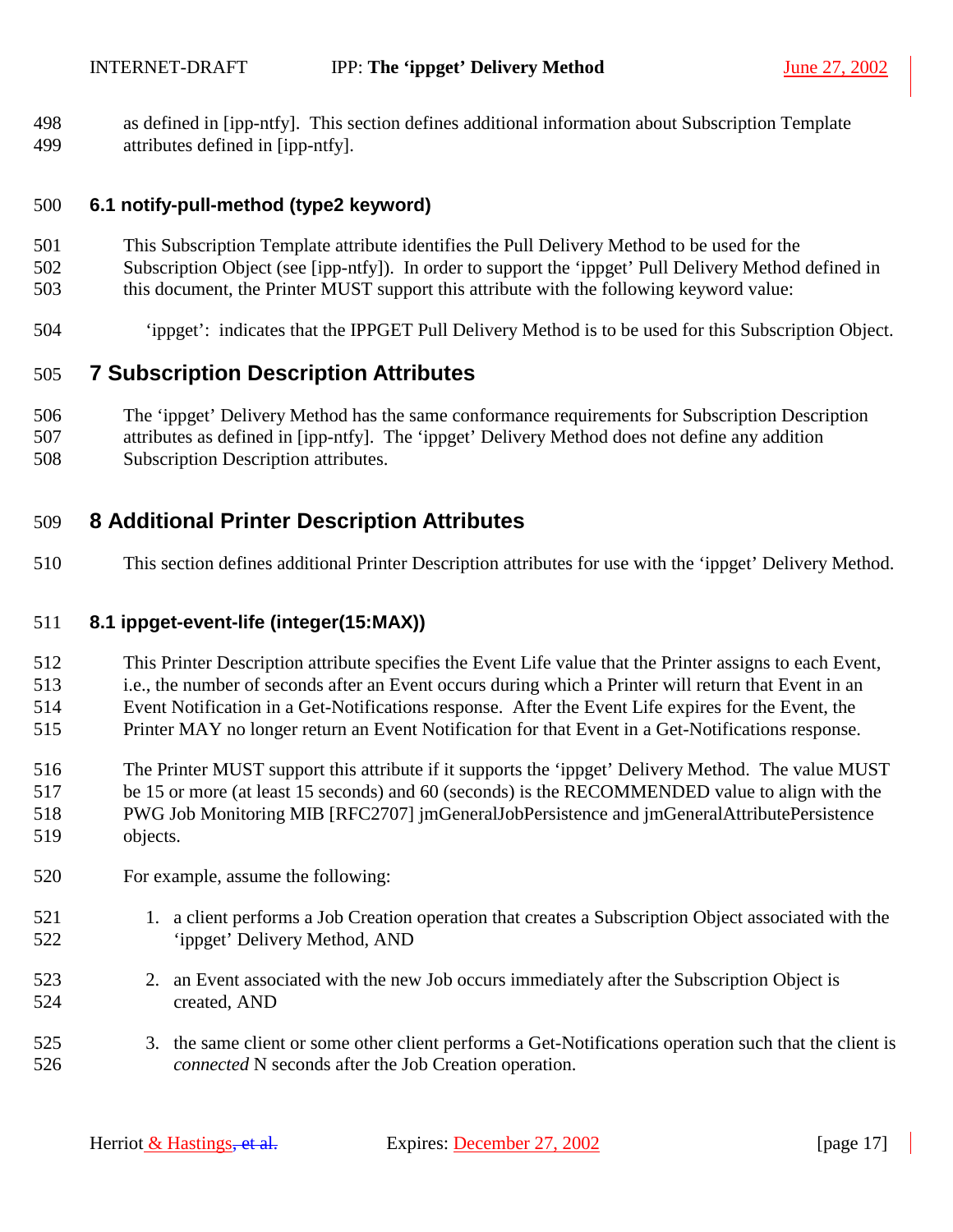<span id="page-17-0"></span>527 Then, if N is less than the value of this attribute, the client(s) performing the Get-Notifications 528 operations can expect not to miss any Event-Notifications, barring some unforeseen lack of memory 529 space in the Printer. Note: The client MUST initiate the Get-Notifications a time that is sufficiently 530 less that N seconds to account for network latency so that it is *connected* to the Printer before N 531 seconds elapses.

532 If a Printer supports the 'ippget' Delivery Method, it MUST keep 'completed', 'canceled', or 'aborted' 533 Job objects in the Job Retention and/or Job History phases for at least as long as this attribute's value. 534 The Printer MAY retain jobs longer that this value. See [RFC2911] section 4.3.7.1 and the discussion 535 in [ipp-ntfy] 'job-completed' event) that explains that a Notification Recipients can query the Job after 536 receiving a 'job-completed' Event Notification in order to find out other information about the job that 537 is 'completed', 'aborted', or 'canceled'. However, this attribute has no effect on the Cancel-538 Subscription operation which deletes the Subscription object immediately, whether or not it contain the 539 "notify-pull-method" attribute with the 'ippget' keyword value. Immediately thereafter, subsequent 540 Get-Notifications Responses MUST NOT contain Event Notifications associated with the canceled 541 Subscription object.

## 542 **9 New Values for Existing Printer Description Attributes**

543 This section defines additional values for existing Printer Description attributes defined in [ipp-ntfy].

#### 544 **9.1 notify-pull-method-supported (1setOf type2 keyword)**

- 545 The following keyword value for the "notify-pull-method-supported" attribute is added in order to 546 support the new Delivery Method defined in this document:
- 547 'ippget' The IPP Notification Pull Delivery Method defined in this document.

#### 548 **9.2 operations-supported (1setOf type2 enum)**

- 549 Table 7 lists the "operation-id" value defined in order to support the new Get-Notifications operation 550 defined in this document.
- 

#### 551 **Table 7 – Operation-id assignments**

| Value  | <b>Operation Name</b> |
|--------|-----------------------|
| 0x001C | Get-Notifications     |

552

## 553 **10 New Status Codes**

554 The following status codes are defined as extensions for this Delivery Method and are returned as the 555 status code of the Get-Notifications operation in Group 1 or Group 3 to N.

| Herriot & Hastings, et al. |  |  |  |  |
|----------------------------|--|--|--|--|
|----------------------------|--|--|--|--|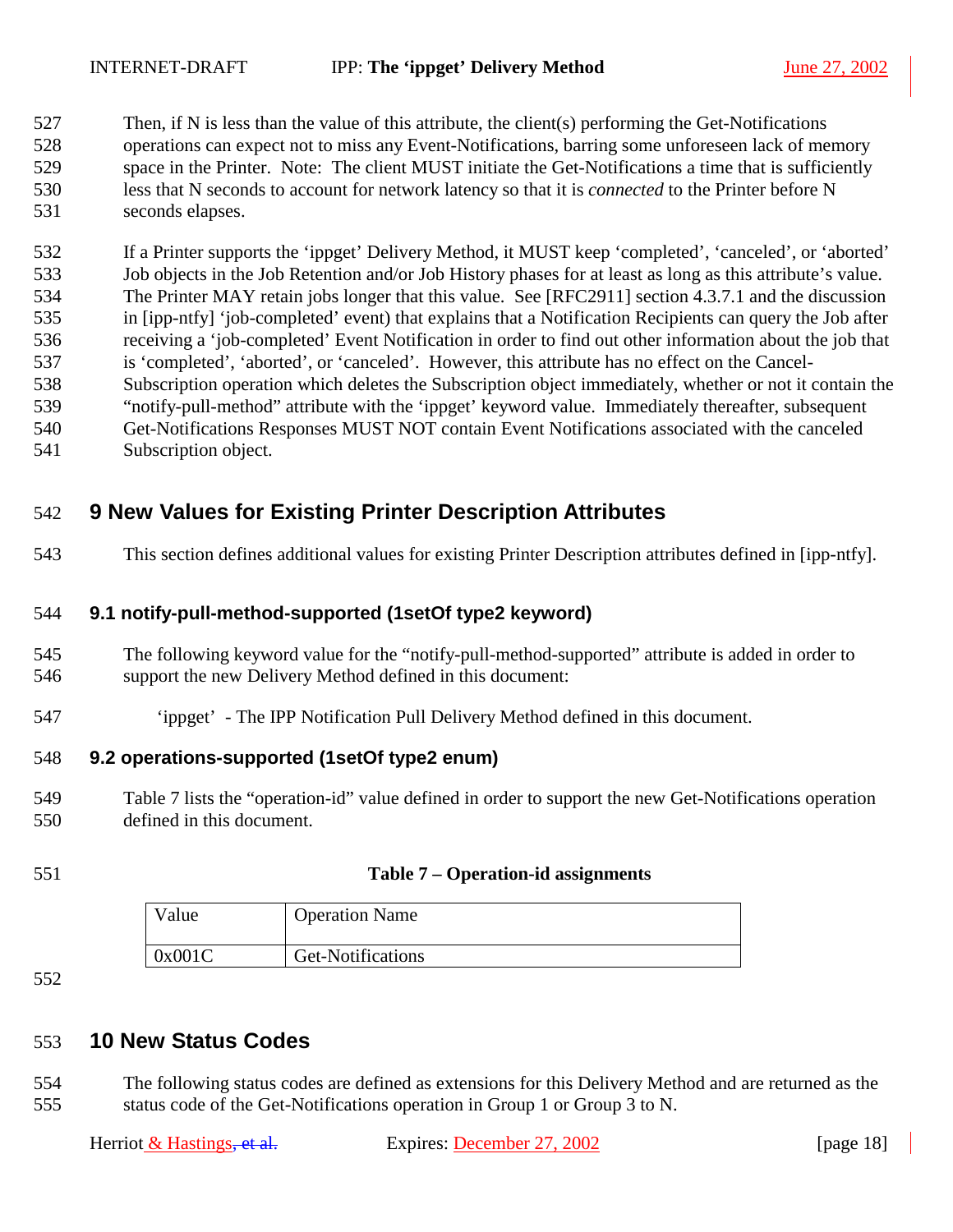#### <span id="page-18-0"></span>556 **10.1 successful-ok-events-complete (0x0007)**

557 The Printer MUST return the 'successful-ok-events-complete' status code to indicate when this Get-558 Notifications response is the last response for a Subscription object, whether or not there are Event 559 Notifications being returned. This condition occurs for **Event Wait Mode** with Notification 560 Recipients waiting for responses when the Subscription Object is: (1) canceled with a Cancel-561 Subscription operation, (2) deleted when the Per-Printer Subscription lease time expires, or (3) when 562 the 'job-completed' event occurs for a Per-Job Subscription. This condition also occurs for a Get-563 Notifications request that a Notification Recipient makes after the job completes, but before the Event

564 Life expires.

#### 565 **10.2 redirection-other-site (0x0300)**

566 This status code means that the Printer doesn't perform that Get-Notifications operation and that the

- 567 "redirect-uri" operation attribute (see section [5.2.3\)](#page-13-0) in the response contains the uri that the 568 Notification Recipient MUST use for performing the Get-Notifications operation. If the client issues
- 569 subsequent Get-Notifications operations, it MUST use the value of the "redirect-uri" operation attribute
- 570 returned by the Printer as the target of the operation.

## 571 **11 Encoding and Transport**

572 This section defines the encoding and transport considerations for this Delivery Method based on 573 [RFC2910].

574 The encoding of a Get-Notifications Response is modeled the Get-Jobs Response (see [RFC2911]). In 575 a Get-Notifications Response, each Event Notification Attributes Group MUST start with an 'event-576 notification-attributes-tag' (see the section "Encodings of Additional Attribute Tags" in [ipp-ntfy]), and 577 end with an 'end-of-attributes-tag'. In addition, for **Event Wait Mode** the multi-part/related is used to 578 separate each multiple response (in time) to a single Get-Notifications Request.

- 579 The Printer returns Get-Notification Response as follows:
- 580 1. If the Notification Recipient client did not request **Event Wait Mode** ("notify-wait" = 'false' or 581 omitted), the Printer ends the response with an 'end-of-attributes-tag' (see [RFC2911] Get-Jobs 582 encoding) as with any operation response.
- 583 2. If the Notification Recipient client requests **Event Wait Mode** ("notify-wait" = 'true') and the 584 Printer wishes to honor the request, the Printer MUST return the response as an application/ipp 585 part inside a multi-part/related MIME media type. When one or more additional Events occur, 586 the Printer returns each as an additional Event Notification Group using a separate 587 application/ipp part under the multi-part/related type.
- 588 3. If the client requested **Event Wait Mode** ("notify-wait" = 'true'), but the Printer does not wish 589 to honor the request in the initial response but wants the client explicitly poll for Event 590 Notifications, the Printer MUST return the "notify-get-interval" operation attribute (see section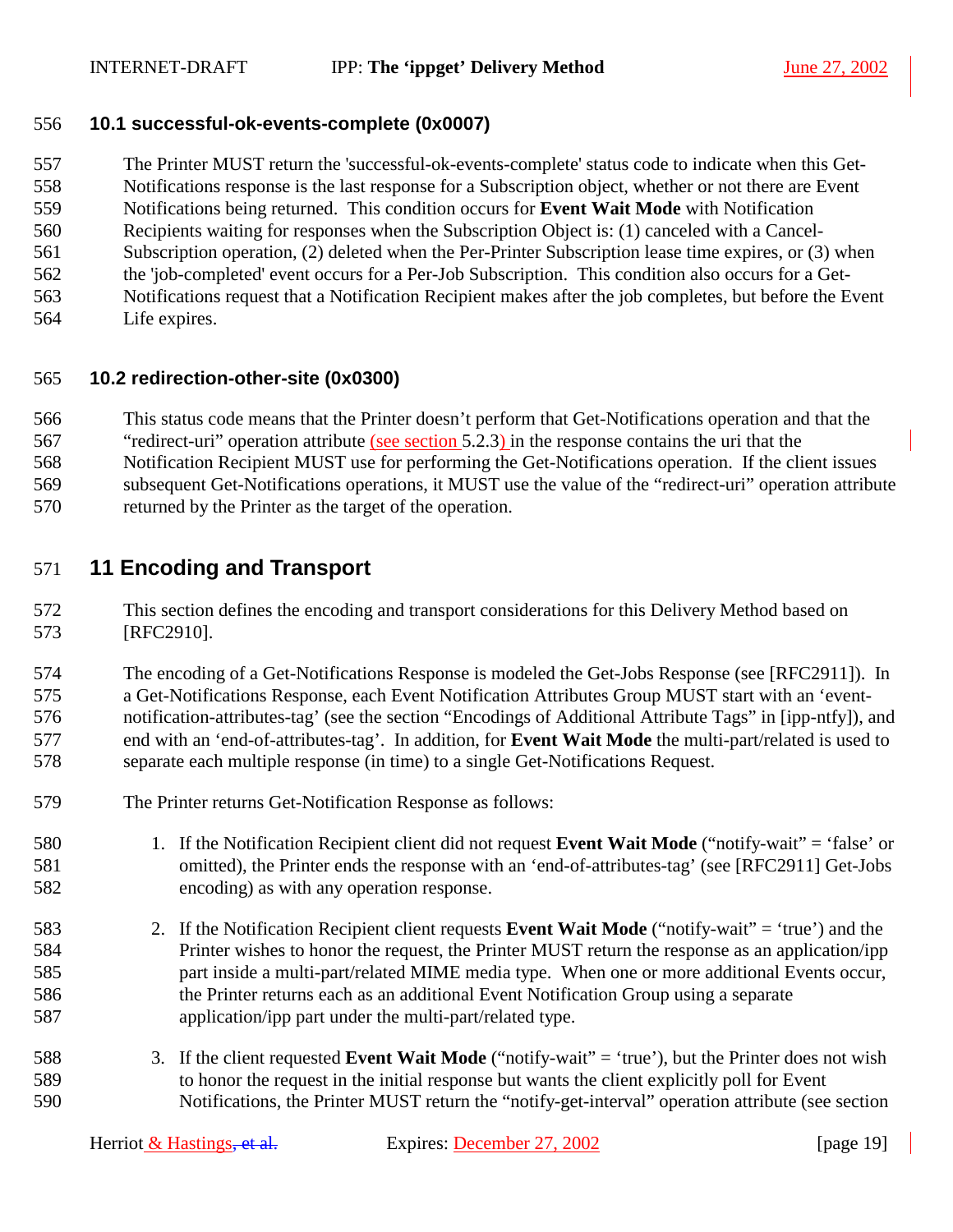<span id="page-19-0"></span>

| 591 | 5.2.1). The Printer returns the response as an application/ipp part which MAY be inside an                 |
|-----|------------------------------------------------------------------------------------------------------------|
| 592 | multi-part/related type. The client MUST accept this response and re-issue the Get-                        |
| 593 | Notifications request in the future indicated by the value of the "notify-get-interval" attribute          |
| 594 | value                                                                                                      |
| 595 | If the client requested Event Wait Mode ("notify-wait" = 'true'), and the Printer initially<br>4.          |
| 596 | honored the request, but later wishes to leave Event Wait Mode, the Printer MUST return the                |
| 597 | "notify-get-interval" operation attribute (see section 5.2.1). The Printer returns the response as         |
| 598 | an application/ipp part which MUST be inside an multi-part/related type.                                   |
| 599 | Note: All of the above is without either the Printer or the Notification Recipient closing the connection. |
| 600 | In fact, the connection SHOULD remain open for any subsequent IPP operations. However, either the          |
| 601 | Notification Recipient or the Printer can abnormally terminate by closing the connection. But, if the      |
| 602 | Printer closes the connection too soon after returning the response, the client may not receive the        |
| 603 | response.                                                                                                  |
| 604 | The Printer MAY chunk the responses, but this has no significance to the IPP semantics.                    |
| 605 | Note: While HTTP/1.1 allows a proxy to collect chunked responses over a period of time and return          |
| 606 | them back as a single un-chunked response (with a Content Length instead). However, in practice no         |
| 607 | proxy wants to have an infinite buffer. Also no proxy want to hold up responses, since user would be       |
| 608 | furious.                                                                                                   |
| 609 | This notification delivery method uses the IPP transport and encoding [RFC2910] for the Get-               |
|     |                                                                                                            |

- 610 Notifications operation with the following extension allocated in [ipp-ntfy]:
- 

### 611 **Table 8 – The "event-notification-attributes-tag" value**

| Tag Value (Hex) | Meaning                             |
|-----------------|-------------------------------------|
| 0x07            | "event-notification-attributes-tag" |

#### 612

## 613 **12 Conformance Requirements**

614 This section lists the conformance requirements for clients and Printers. The 'ippget' Delivery Method 615 is RECOMMEND for Printers to support.

### 616 **12.1 Conformance for IPP Printers**

617 It is OPTIONAL for a Printer to support IPP Notifications as defined in [ipp-ntfy]. However, if a

618 Printer supports IPP Notifications, the Printer MUST support the 'ippget' Delivery Method as defined 619 in this document as one of its Delivery Methods. IPP Printers that conform to this specification:

620 1. MUST meet the conformance requirements defined in [ipp-ntfy] for a Pull Delivery Method;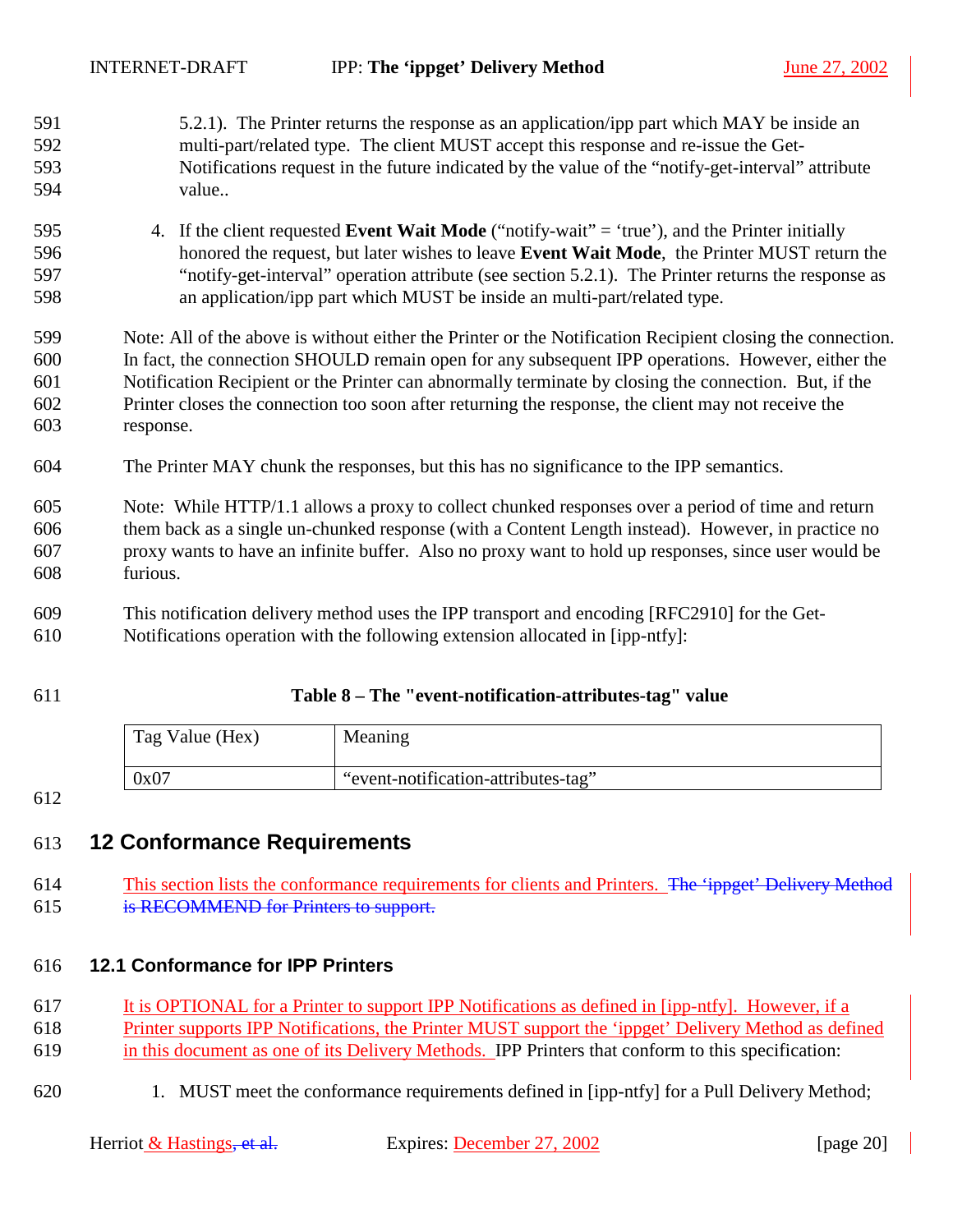<span id="page-20-0"></span>

| 621<br>622        |    | 2. MUST support the Get-Notifications operation defined in section 5, including Event Wait<br>Mode;                                                                                                                                                        |
|-------------------|----|------------------------------------------------------------------------------------------------------------------------------------------------------------------------------------------------------------------------------------------------------------|
| 623               | 3. | MUST support the Subscription Template object attributes as defined in section 6;                                                                                                                                                                          |
| 624               | 4. | MUST support the Subscription Description object attributes as defined in section 7;                                                                                                                                                                       |
| 625<br>626<br>627 | 5. | MUST support the "ippget-event-life" Printer Description attribute defined in section 8.1,<br>including retaining jobs in the Job Retention and/or Job History phases for at least as long as<br>the value specified by the Printer's "ippget-event-life"; |
| 628<br>629        | 6. | MUST support the additional values for IPP/1.1 Printer Description attributes defined in section<br>9;                                                                                                                                                     |
| 630               | 7. | MUST support the 'successful-ok-events-complete' status code as described in section 10.1;                                                                                                                                                                 |
| 631<br>632        | 8. | MUST support the "redirection-other-site" status code defined 10.2, if it redirects Get-<br>Notifications operations;                                                                                                                                      |
| 633<br>634        |    | 9. MUST listen for the IPP Get-Notifications operation requests on IANA-assigned well-known<br>port 631, unless explicitly configured by system administrators or site policies;                                                                           |
| 635<br>636        |    | 10. SHOULD NOT listen for IPP Get-Notifications operation requests on any other port, unless<br>explicitly configured by system administrators or site policies.                                                                                           |
| 637               |    | 11. MUST meet the conformance requirements as stated in section 15.4.                                                                                                                                                                                      |

#### 638 **12.2 Conformance for IPP Clients**

- 639 It is OPTIONAL for an IPP Client to support IPP Notifications as defined in [ipp-ntfy]. However, if a 640 client supports IPP Notifications, the client MUST support the 'ippget' Delivery Method as defined in 641 this document as one of its Delivery Methods. IPP Clients that conform to this specification:
- 642 1. MUST create Subscription Objects containing the "notify-pull-method" attribute (as opposed to 643 the "notify-recipient-uri" attribute) using the 'ippget' keyword value (see section [17.1.1\)](#page-25-0);
- 644 2. MUST send IPP Get-Notifications operation requests (see section [5.1\)](#page-8-0) via the port specified in 645 the associated 'ipp' URL (if present) or otherwise via IANA assigned well-known port 631;
- 646 3. MUST convert the associated 'ipp' URLs for use in IPP Get-Notifications operation to their 647 corresponding 'http' URL forms for use in the HTTP layer according to the rules in section 5 648 "IPP URL Scheme" in [RFC2910].
- 649 4. MUST meet the conformance requirements as stated in section [15.5.](#page-24-0)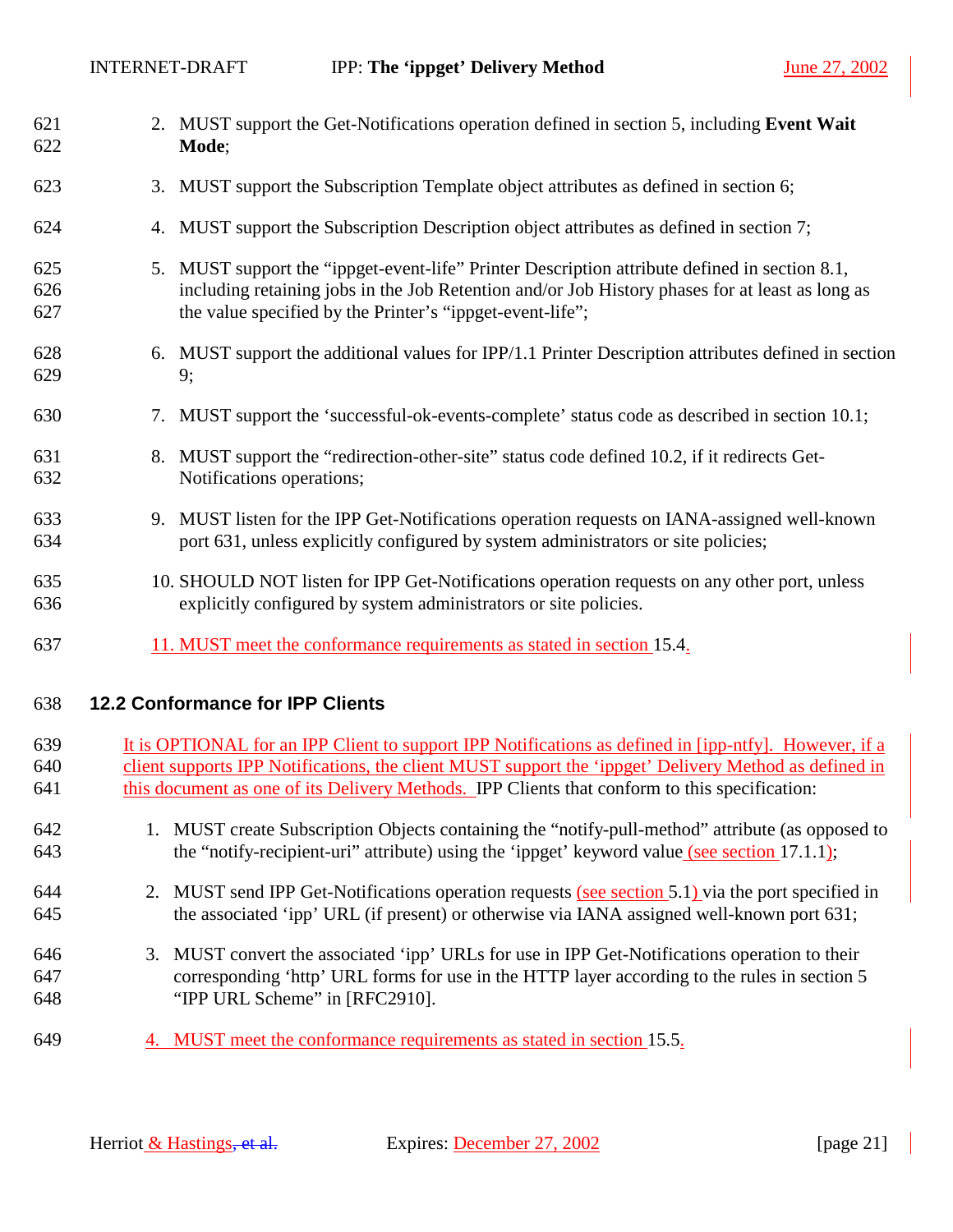# <span id="page-21-0"></span>650 **13 Normative References**

| 651 | <b>Fipp-jigl</b>                                                                                                                 |
|-----|----------------------------------------------------------------------------------------------------------------------------------|
| 652 | Hastings, T., Manros, C., Kugler, K. Holst H., Zehler, P., "Internet Printing Protocol/1.1: draft-ietf-                          |
| 653 | ipp-implementers-guide-v11-03.txt, work in progress, July 17, 2001                                                               |
| 654 | [ipp-ntfy]                                                                                                                       |
| 655 | R. Herriot, R., and T. Hastings, T., Isaacson, S., Martin, J., deBry, R., Shepherd, M., Bergman, R.,                             |
| 656 | "Internet Printing Protocol/1.1: IPP Event Notifications and Subscriptions", <draft-ietf-ipp-not-< td=""></draft-ietf-ipp-not-<> |
| 657 | spec-028.txt>, November 19, 2001June 27, 2002.                                                                                   |
| 658 | <b>FRFC2026</b>                                                                                                                  |
| 659 | S. Bradner, "The Internet Standards Process - Revision 3", RFC 2026, October 1996.                                               |
| 660 | [RFC2119]                                                                                                                        |
| 661 | S. Bradner, "Key words for use in RFCs to Indicate Requirement Levels", RFC 2119, March 1997                                     |
| 662 | <b>FRFC25651</b>                                                                                                                 |
| 663 | Herriot, R., Butler, S., Moore, P., and R. Turner, "Internet Printing Protocol/1.0: Encoding and                                 |
| 664 | Transport", RFC 2565, April 1999.                                                                                                |
| 665 | <b>FRFC25661</b>                                                                                                                 |
| 666 | R. deBry, T. Hastings, R. Herriot, S. Isaacson, and P. Powell, "Internet Printing Protocol/1.0:                                  |
| 667 | Model and Semantics", RFC 2566, April 1999.                                                                                      |
| 668 | <b>FRFC25671</b>                                                                                                                 |
| 669 | Wright, D., "Design Goals for an Internet Printing Protocol", RFC 2567, April 1999.                                              |
| 670 | <b>FRFC25681</b>                                                                                                                 |
| 671 | <b>Zilles, S., "Rationale for the Structure and Model and Protocol for the Internet Printing Protocol",</b>                      |
| 672 | RFC 2568, April 1999.                                                                                                            |
| 673 | <b>FRFC25691</b>                                                                                                                 |
| 674 | Herriot, R., Hastings, T., Jacobs, N., Martin, J., "Mapping between LPD and IPP Prot                                             |
| 675 | 2569, April 1999.                                                                                                                |
| 676 | <b>FRFC26161</b>                                                                                                                 |
| 677 | R. Fielding, J. Gettys, J. Mogul, H. Frystyk, L. Masinter, P. Leach, T. Berners-Lee, "Hypertext                                  |
| 678 | Transfer Protocol - HTTP/1.1", RFC 2616, June 1999.                                                                              |
| 679 | <b>FRFC27071</b>                                                                                                                 |
| 680 | Bergman, R., Hastings, T., Isaacson, S., and H. Lewis, "Job Monitoring MIB - V1.0", November                                     |
| 681 | <del>1999.</del>                                                                                                                 |
| 682 | [RFC2910]                                                                                                                        |
| 683 | Herriot, R., Butler, S., Moore, P., and R. Tuner, R., "Internet Printing Protocol/1.1: Encoding and                              |
| 684 | Transport", RFC 2910, September 2000.                                                                                            |

| Herriot & Hastings, et al. |  |
|----------------------------|--|
|----------------------------|--|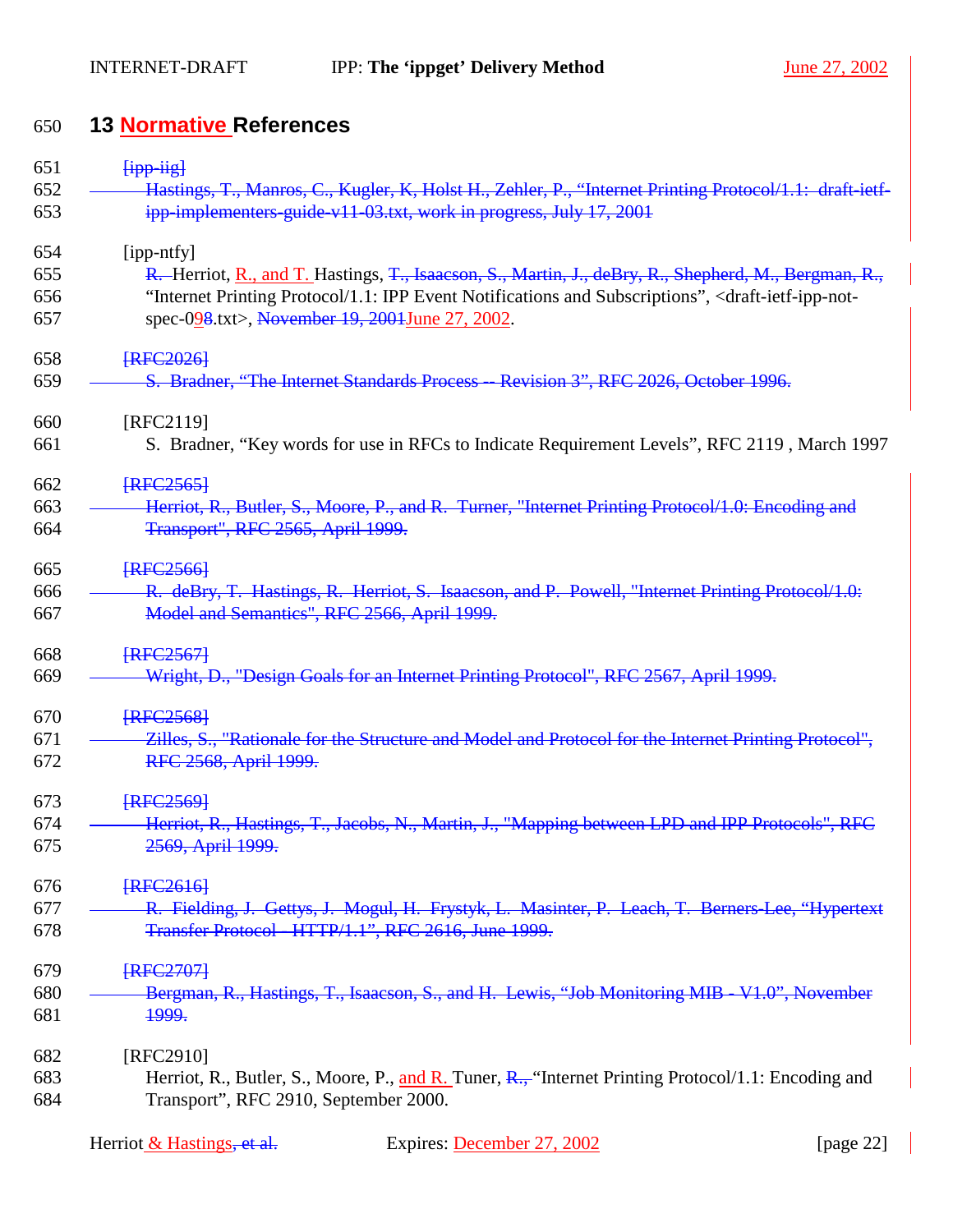- <span id="page-22-0"></span>685 [RFC2911]
- 686 deBry, R., <del>, H</del>astings, T., Herriot, R., Isaacson, S., and P. Powell, P., "Internet Printing Protocol/1.1: 687 Model and Semantics", RFC 2911, September 2000.

## 688 **14 Informative References**

- 689 [RFC2565]
- 690 Herriot, R., Butler, S., Moore, P., and R. Turner, "Internet Printing Protocol/1.0: Encoding and 691 Transport", RFC 2565, April 1999.
- 692 [RFC2566]
- 693 R. deBry, T. Hastings, R. Herriot, S. Isaacson, and P. Powell, "Internet Printing Protocol/1.0: 694 Model and Semantics", RFC 2566, April 1999.

695 [RFC2567]

- 696 Wright, D., "Design Goals for an Internet Printing Protocol", RFC 2567, April 1999.
- 697 [RFC2568]
- 698 Zilles, S., "Rationale for the Structure and Model and Protocol for the Internet Printing Protocol", 699 RFC 2568, April 1999.
- 700 **[RFC2569]**
- 701 Herriot, R., Hastings, T., Jacobs, N., Martin, J., "Mapping between LPD and IPP Protocols", RFC 702 2569, April 1999.

#### 703 [RFC2616]

- 704 R. Fielding, J. Gettys, J. Mogul, H. Frystyk, L. Masinter, P. Leach, T. Berners-Lee, "Hypertext 705 Transfer Protocol - HTTP/1.1", RFC 2616, June 1999.
- 706 [RFC2707]
- 707 Bergman, R., Hastings, T., Isaacson, S., and H. Lewis, "Job Monitoring MIB V1.0", November 708 1999.
- 709 **[RFC3196]** 710 Hastings, T., Manros, C., Zehler, P., Kugler, C., and H. Holst, "Internet Printing Protocol/1.1: 711 Implementer's Guide", RFC3196, November 2001.

## 712 **15 Security Considerations**

- 713 The IPP Model and Semantics document [RFC2911 section 8] discusses high-level security
- 714 requirements (Client Authentication, Server Authentication and Operation Privacy). The IPP Transport
- 715 and Encoding document [RFC2910 section 8] discusses the security requirements for the IPP protocol.
- 716 Client Authentication is the mechanism by which the client proves its identity to the server in a secure
- 717 manner. Server Authentication is the mechanism by which the server proves its identity to the client in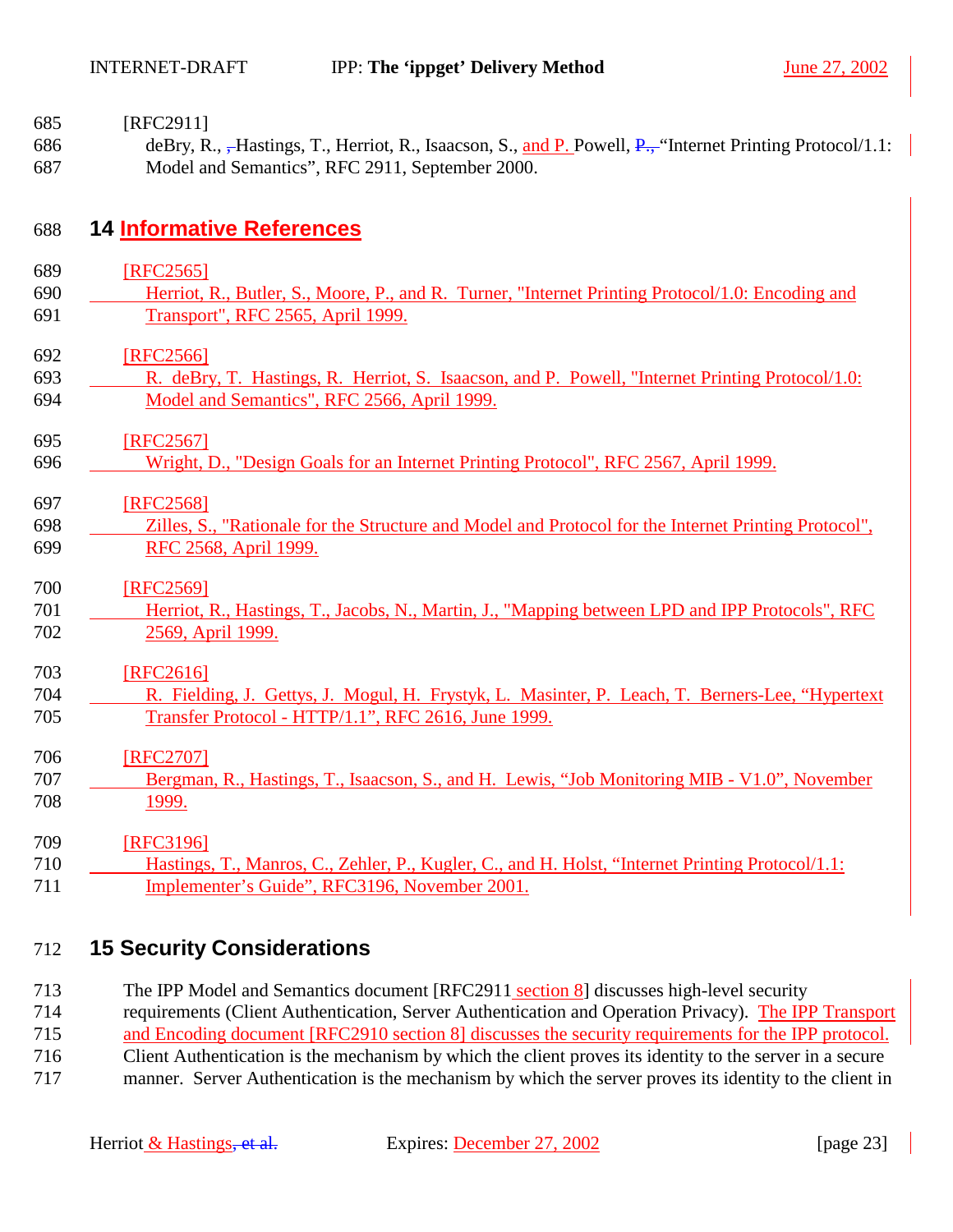- <span id="page-23-0"></span>718 a secure manner. Operation Privacy is defined as a mechanism for protecting operations from 719 eavesdropping.
- 720 The 'ippget' Delivery Method with its Get-Notifications operations leverages the security mechanism
- 721 that are used in IPP/1.1 [RFC2910 and RFC2911] without adding any additional security mechanisms 722 in order to maintain the same security support as IPP/1.1.
- 723 The Notification access control model for the Get-Notifications operation defined in this document
- 724 should be is similar to the same as the IPP access control model for the Get-Job-Attributes operation
- 725 (see [RFC2911] section 3.2.6). The primary difference is that a Get-Notifications operation is directed
- 726 at Subscription Objects rather than at Job objects, and a returned attribute group contains Event
- 727 Notification attributes rather than Job object attributes.

## 728 **15.1 Notification Recipient client access rights**

- 729 The Notification Recipient client MUST have the following access rights to the Subscription object(s) 730 targeted by the Get-Notifications operation request:
- 731 The authenticated user (see [RFC2911] section 8.3) performing this operation MUST be (1) the
- 732 owner of each Subscription Object identified by the "notify-subscription-ids" operation attribute
- 733 (see section [5.1.1\)](#page-8-0), (2) an operator or administrator of the Printer (see [RFC2911] Sections 1 and
- 734 8.5), or (3) be otherwise authorized by the Printer's administrator-configured security policy to
- 735 request Event Notifications from the target Subscription Object(s). Furthermore, the Printer's
- 736 security policy MAY limit the attributes returned by the Get-Notifications operation, in a manner
- 737 similar to the Get-Job-Attributes operation (see [RFC2911] end of section 3.3.4.2).

## 738 **15.2 Printer security threats**

- 739 Because the Get-Notifications operation is sent in the same direction as Job Creation operations,
- 740 usually by the same client, this Event Notification Delivery Method poses no additional authentication,
- 741 authorization, privacy, firewall, or port assignment issues above those for the IPP Get-Job-Attributes
- 742 and Get-Printer-Attributes operations (see [RFC2911] sections 3.2.6 and 3.2.5).

## 743 **15.3 Notification Recipient security threats**

- 744 Unwanted Events Notifications (spam): Unlike other Push Event Notification dDelivery mMethods in 745 which the IPP Printer initiates the Event Notification, with the Pull Delivery mMethod defined in this
- 746 document, the Notification Recipient is the client who initiates the Get-Notifications operation (see 747 section [5\)](#page-7-0). Therefore, there is no chance of "spam" notifications with this method.
- 748 Note: Furthermore, when a client stays connected to a Printer using the Event Wait Mode (see section
- 749 [5.1.3\)](#page-9-0) in order to receive Event Notifications as they occur, such a client can close down the  $\overline{HTTP}$  IPP
- 750 channel connection at any time, and so can avoid future unwanted Event Notifications at any time.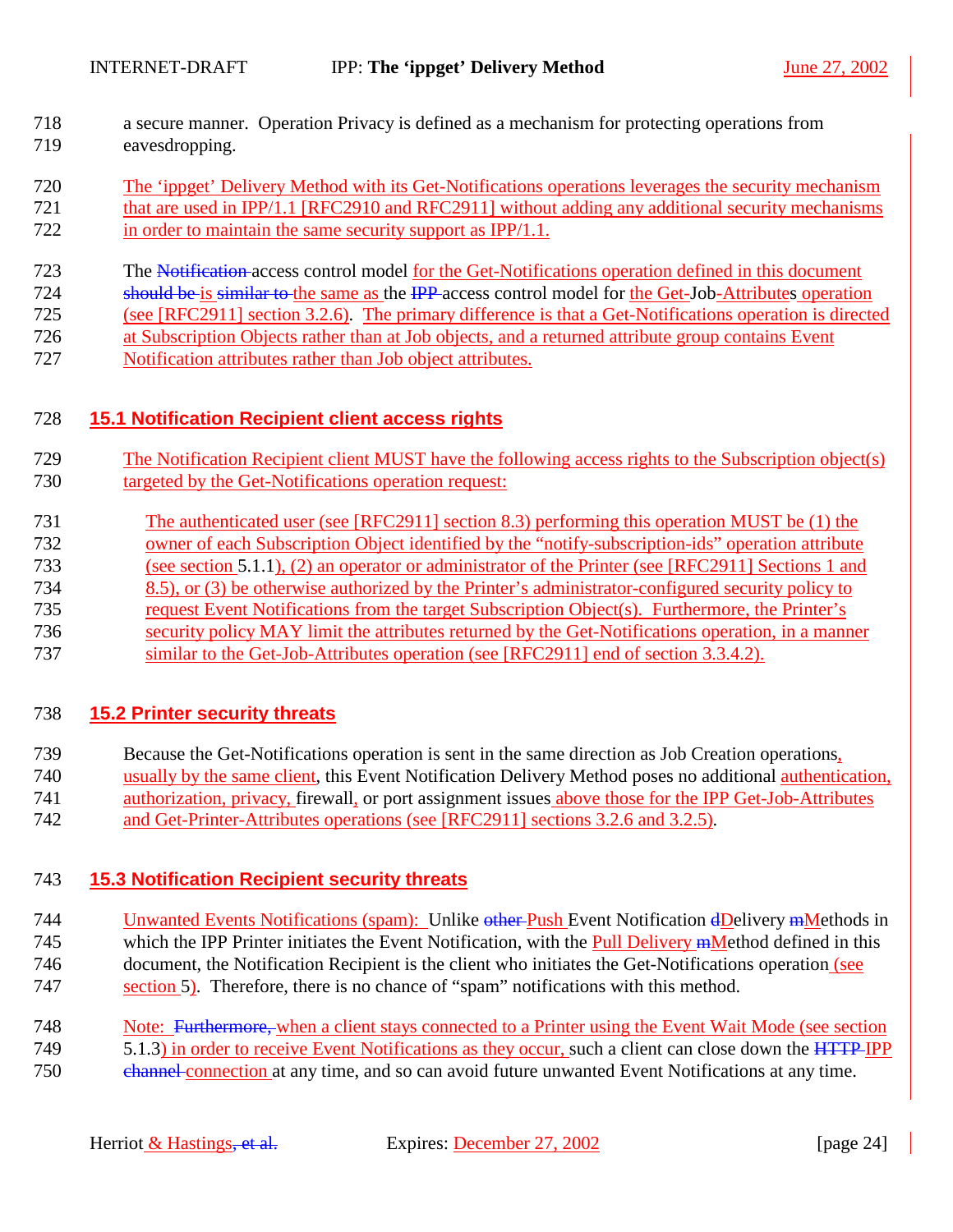<span id="page-24-0"></span>

| 751 | It is true that client has control about whether to ask for Event Notifications. However, if the client    |
|-----|------------------------------------------------------------------------------------------------------------|
| 752 | subscribes to an event, and does a Get-Notifications request, the client gets all events for the           |
| 753 | Subscription Object in the sequence number range (see section 5.1.2), not just the ones the client         |
| 754 | wants. If a client subscribes to a Per-Printer Subscription job event, such as 'job-completed', and        |
| 755 | someone then starts and cancels thousands of jobs, the client would have to receive these events in        |
| 756 | addition to the ones the client is interested in. A client can protect itself better by subscribing to his |
| 757 | own jobs using a Per-Job Subscription, rather than creating a Per-Printer subscription whose Job events    |

758 apply to all jobs.

#### 759 **15.4 Security requirements for Printers**

- 760 For the Get-Notifications operation defined in this document, the same Printer conformance
- 761 requirements apply for supporting and using Client Authentication, Server Authentication and 762 Operation Privacy as stated in [RFC2910] section 8 for all IPP operations.

#### 763 **15.5 Security requirements for clients**

- 764 For the Get-Notifications operation defined in this document, the same client conformance
- 765 requirements apply for supporting and using Client Authentication, Server Authentication and 766 Operation Privacy as stated in [RFC2910] section 8 for all IPP operations.

## 767 **16 Internationalization Considerations**

- 768 The IPP Printer MUST localize the "notify-text" attribute as specified in section 14 of [ipp-ntfy].
- 769 In addition, when the client receives the Get-Notifications response, it is expected to localize the 770 attributes that have the 'keyword' attribute syntax according to the charset and natural language 771 requested in the Get-Notifications request.

### 772 **17 IANA Considerations**

- 773 This section contains the exact information for IANA to add to the IPP Registries according to the 774 procedures defined in RFC 2911 [RFC2911] section 6.
- 775 *Note to RFC Editors: Replace RFC NNNN below with the RFC number for this document, so that it*  776 *accurately reflects the content of the information for the IANA Registry.*

#### 777 **17.1 Additional attribute value registrations for existing attributes**

778 This section lists additional attribute value registrations for use with existing attributes defined in other 779 documents.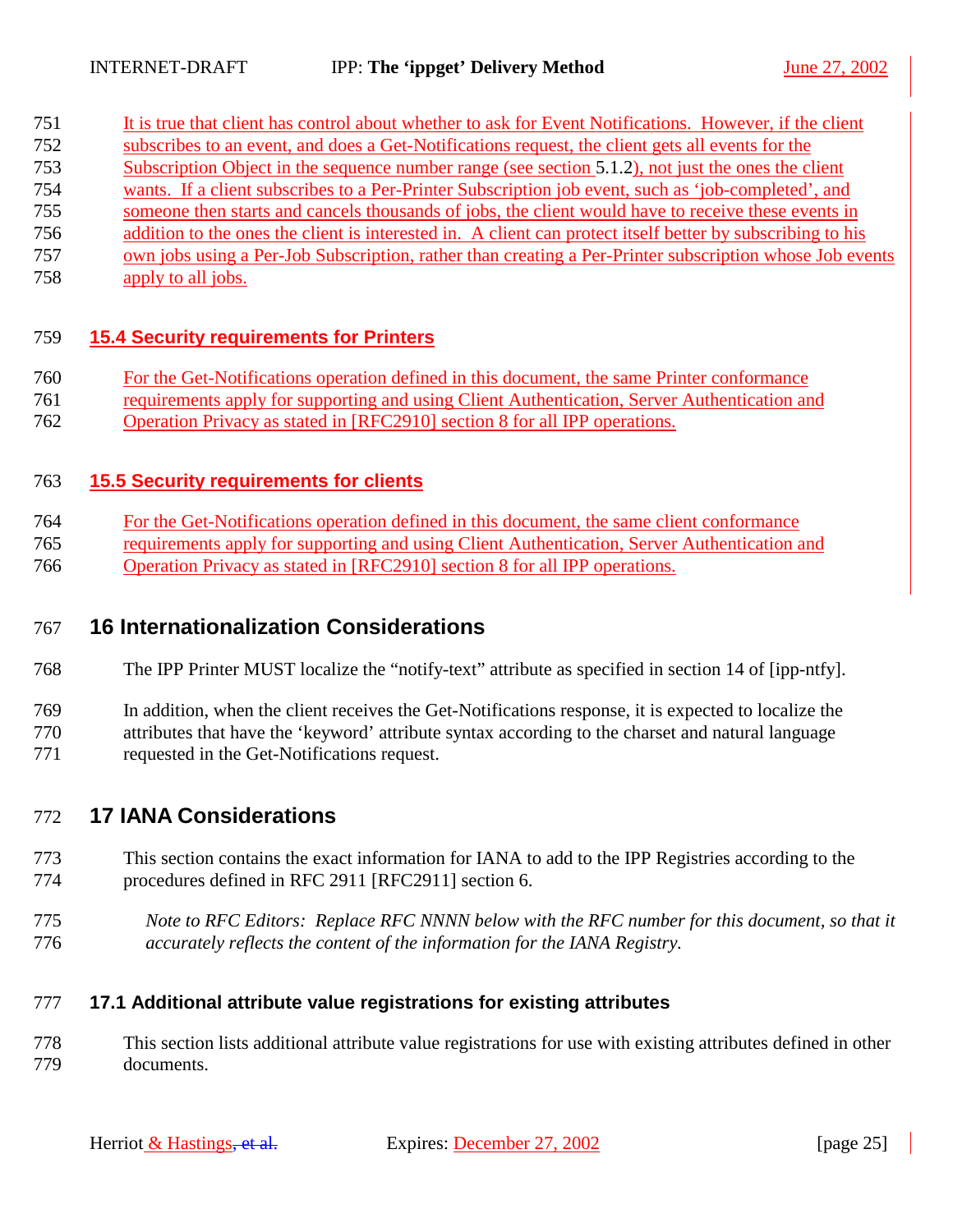#### <span id="page-25-0"></span>780 **17.1.1 Additional values for the "notify-pull-method-supported" Printer attribute**

781 The following table lists the keyword value defined in this document as an additional keyword value 782 for use with the "notify-pull-method-supported" Printer attribute defined in [ipp-ntfy]. This is to be 783 registered according to the procedures in RFC 2911 [RFC2911] section 6.1.

| 784 | keyword Attribute Values:                                                                                                                                                                                                         | Ref.         | Section: |
|-----|-----------------------------------------------------------------------------------------------------------------------------------------------------------------------------------------------------------------------------------|--------------|----------|
| 785 | ippget                                                                                                                                                                                                                            | RFC NNNN 9.1 |          |
| 786 |                                                                                                                                                                                                                                   |              |          |
| 707 | $\mathbf{r}$ , and the contract of the contract of the contract of the contract of the contract of the contract of the contract of the contract of the contract of the contract of the contract of the contract of the contract o |              |          |

- 787 The resulting keyword method attribute value registrations will be published in the 788 ftp://ftp.iana.org/in-notes/iana/assignments/ipp/attribute-values/notify-pull-method-supported/
- 789 area.
- 790

### 791 **17.1.2 Additional values for the "operations-supported" Printer attribute**

792 The following table lists the enum attribute value defined in this document as an additional type2 enum 793 value for use with the "operations-supported" Printer attribute defined in [RFC2911]. This is to be 794 registered according to the procedures in RFC 2911 [RFC2911] section 6.1.

| 795 | type2 enum Attribute Values: | Value  | Ref.         | Section: |
|-----|------------------------------|--------|--------------|----------|
| 796 | Get-Notifications            | 0x001C | RFC NNNN 9.2 |          |
| 797 |                              |        |              |          |

- 798 The resulting enum attribute value registration will be published in the 799 ftp://ftp.iana.org/in-notes/iana/assignments/ipp/attribute-values/operations-supported/ 800 area.
- 801

#### 802 **17.2 Operation Registrations**

803 The following table lists the operation defined in this document. This is to be registered according to 804 the procedures in RFC 2911 [RFC2911] section 6.4.

| 805 | Operations:                 | Ref.     | Section: |
|-----|-----------------------------|----------|----------|
| 806 | Get-Notifications operation | RFC NNNN |          |
| 807 |                             |          |          |

- 808 The resulting operation registration will be published in the
- 809 ftp://ftp.iana.org/in-notes/iana/assignments/ipp/operations/
- 810 area.
- 811

#### 812 **17.3 Attribute Registrations**

813 The following table lists the attribute defined in this document. This is to be registered according to 814 the procedures in RFC 2911 [RFC2911] section 6.2.

| 815 | Printer Description attributes:     | Ref.     | Section: |
|-----|-------------------------------------|----------|----------|
| 816 | ippget-event-life (integer(15:MAX)) | RFC NNNN | 8.1      |

| Expires: December 27, 2002<br>Herriot & Hastings <del>, et al.</del> | [page $26$ ] |
|----------------------------------------------------------------------|--------------|
|----------------------------------------------------------------------|--------------|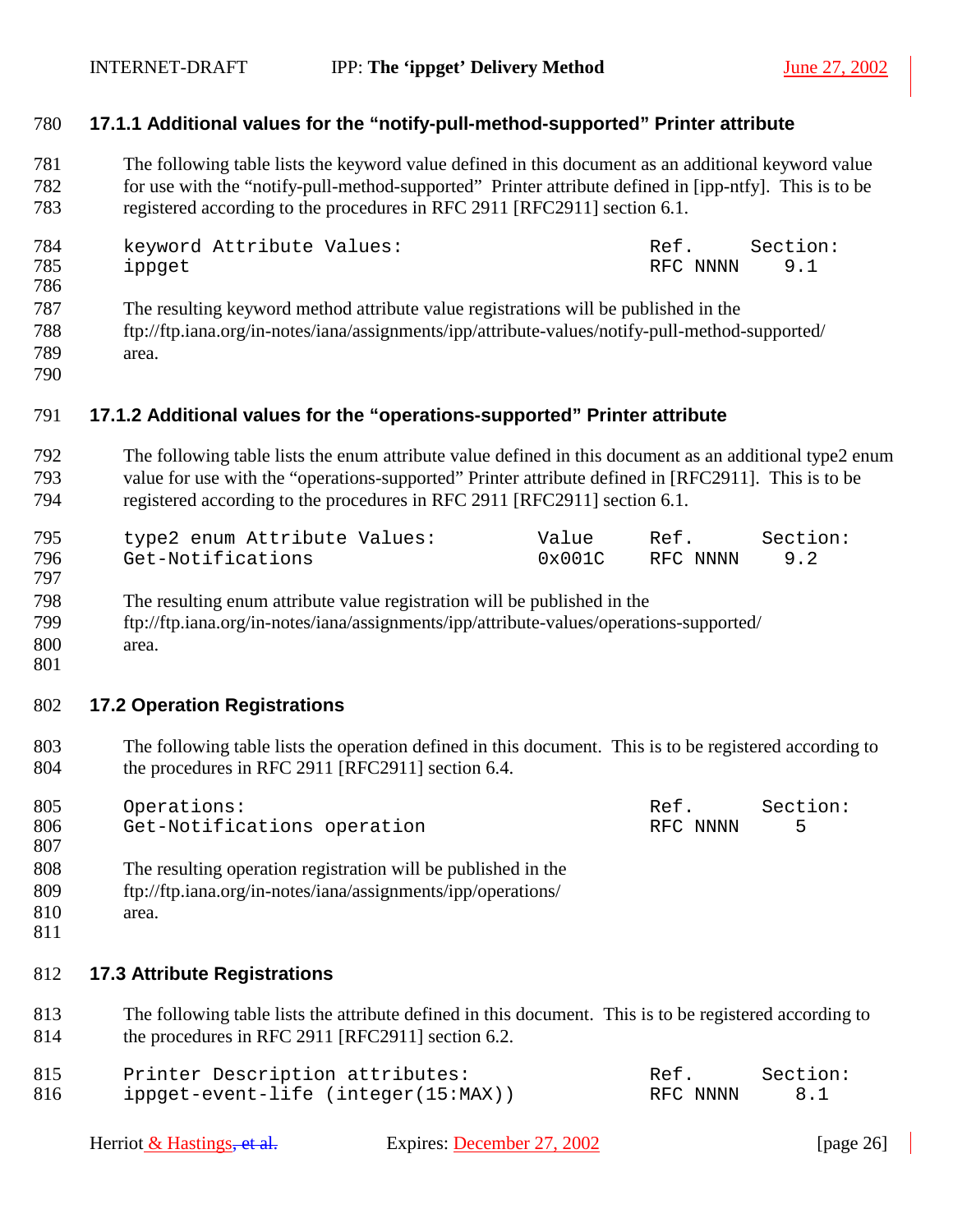#### <span id="page-26-0"></span>INTERNET-DRAFT IPP: **The 'ippget' Delivery Method** June 27, 2002

| 817 |                                                               |
|-----|---------------------------------------------------------------|
| 818 | The resulting attribute registration will be published in the |
| 819 | ftp://ftp.iana.org/in-notes/iana/assignments/ipp/attributes/  |
| 820 | area.                                                         |

- 822 **17.4 Status code Registrations**
- 823 The following table lists the status code defined in this document. This is to be registered according to 824 the procedures in RFC 2911 [RFC2911] section 6.6.

| 825<br>826<br>827<br>828 | Status codes:<br>successful-ok-events-complete (0x0007)<br>redirection-other-site (0x0300)                                                 | Ref.<br>RFC NNNN<br>RFC NNNN | Section:<br>10.1<br>10.2 |
|--------------------------|--------------------------------------------------------------------------------------------------------------------------------------------|------------------------------|--------------------------|
| 829<br>830<br>831        | The resulting status code registration will be published in the<br>ftp://ftp.iana.org/in-notes/iana/assignments/ipp/status-codes/<br>area. |                              |                          |

## 832 **18 Contributors**

| 833 | Carl Kugler and Harry Lewis contributed the basic idea of in-band "smart polling" coupled with      |
|-----|-----------------------------------------------------------------------------------------------------|
| 834 | multiple responses for a single operation on the same connection, one response for each event as it |

- 835 occurs. Without their continual persuasion, we would not have arrived at this Delivery Method 836 specification and would not have been able to agree on a single REQUIRED Delivery Method for IPP.
- 837 Carl Kugler
- 838 IBM
- 839 P.O. Box 1900
- 840 Boulder, CO 80301-9191
- 841

821

- 842 Phone:
- 843 Fax:
- 844 e-mail: kugler@us.ibm.com
- 845
- 846 Harry Lewis
- 847 IBM
- 848 P.O. Box 1900
- 849 Boulder, CO 80301-9191 850
- 851 Phone: 303-924-5337
- 852 FAX:
- 853 e-mail: harryl@us.ibm.com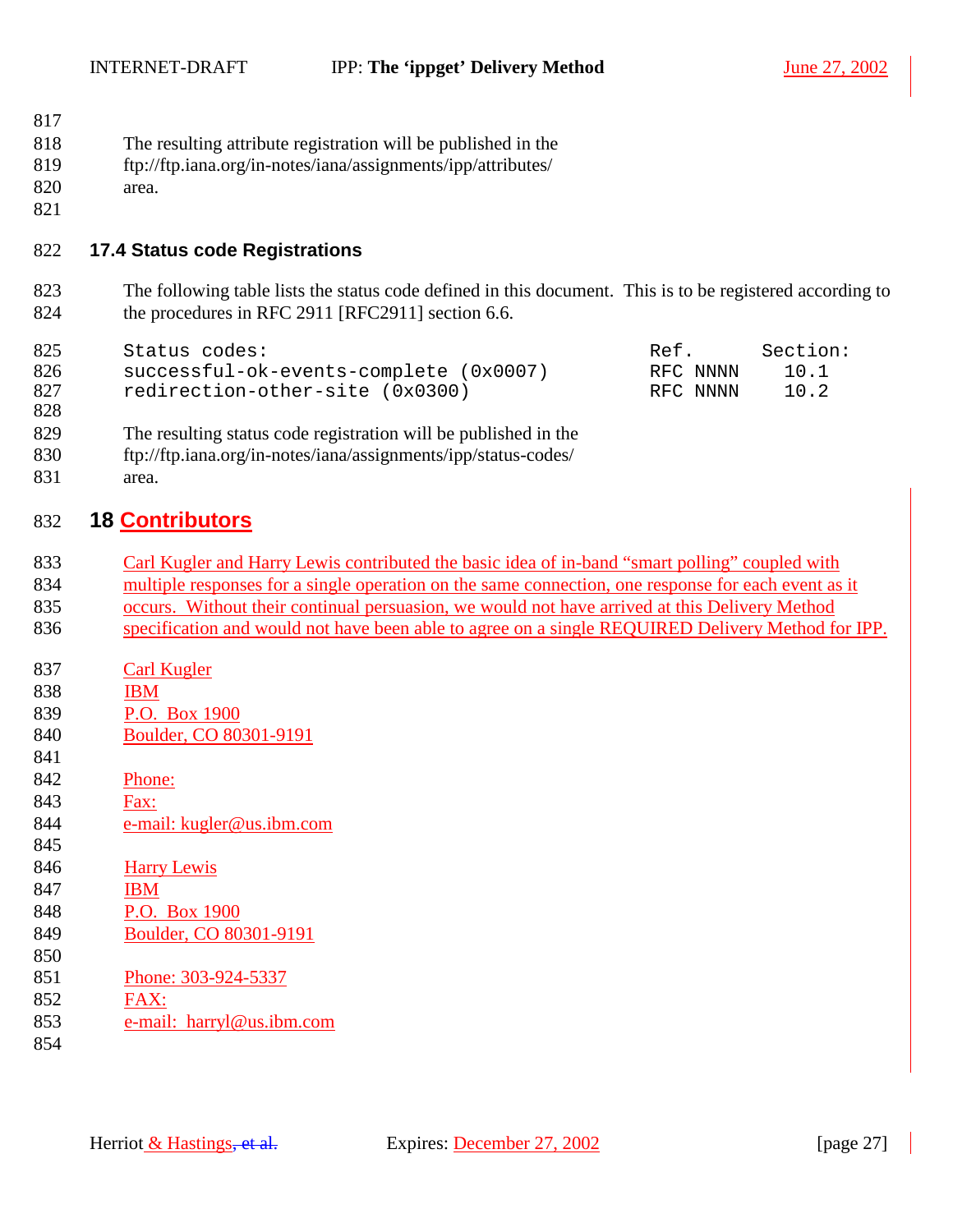## <span id="page-27-0"></span>855 **19 Authors' Addresses**

| 856 |                                   |
|-----|-----------------------------------|
| 857 | <b>Robert Herriot</b>             |
| 858 | 706 Colorado Ave.                 |
| 859 | Palo Alto, CA 94303               |
| 860 |                                   |
| 861 | Phone: 650-327-4466               |
| 862 | Fax: 650-327-4466                 |
| 863 | email: bob@herriot.com            |
| 864 |                                   |
| 865 | Thomas N. Hastings                |
| 866 | <b>Xerox Corporation</b>          |
| 867 | 737 Hawaii St. ESAE 231           |
| 868 | El Segundo CA 90245               |
| 869 |                                   |
| 870 | Phone: 310-333-6413               |
| 871 | Fax: 310-333-5514                 |
| 872 | email: hastings@cp10.es.xerox.com |
| 873 |                                   |
| 874 | Carl Kugler                       |
| 875 | <b>IBM</b>                        |
| 876 | P.O. Box 1900                     |
| 877 | Boulder, CO 80301-9191            |
| 878 |                                   |
| 879 | Phone:                            |
| 880 | Fax:                              |
| 881 | e-mail: kugler@us.ibm.com         |
| 882 |                                   |
| 883 | <b>Harry Lewis</b>                |
| 884 | $\mathbf{H}$                      |
| 885 | P.O. Box 1900                     |
| 886 | Boulder, CO 80301-9191            |
| 887 |                                   |
| 888 | Phone: 303-924-5337               |
| 889 | FAX:                              |
| 890 | e-mail: harryl@us.ibm.com         |
| 891 |                                   |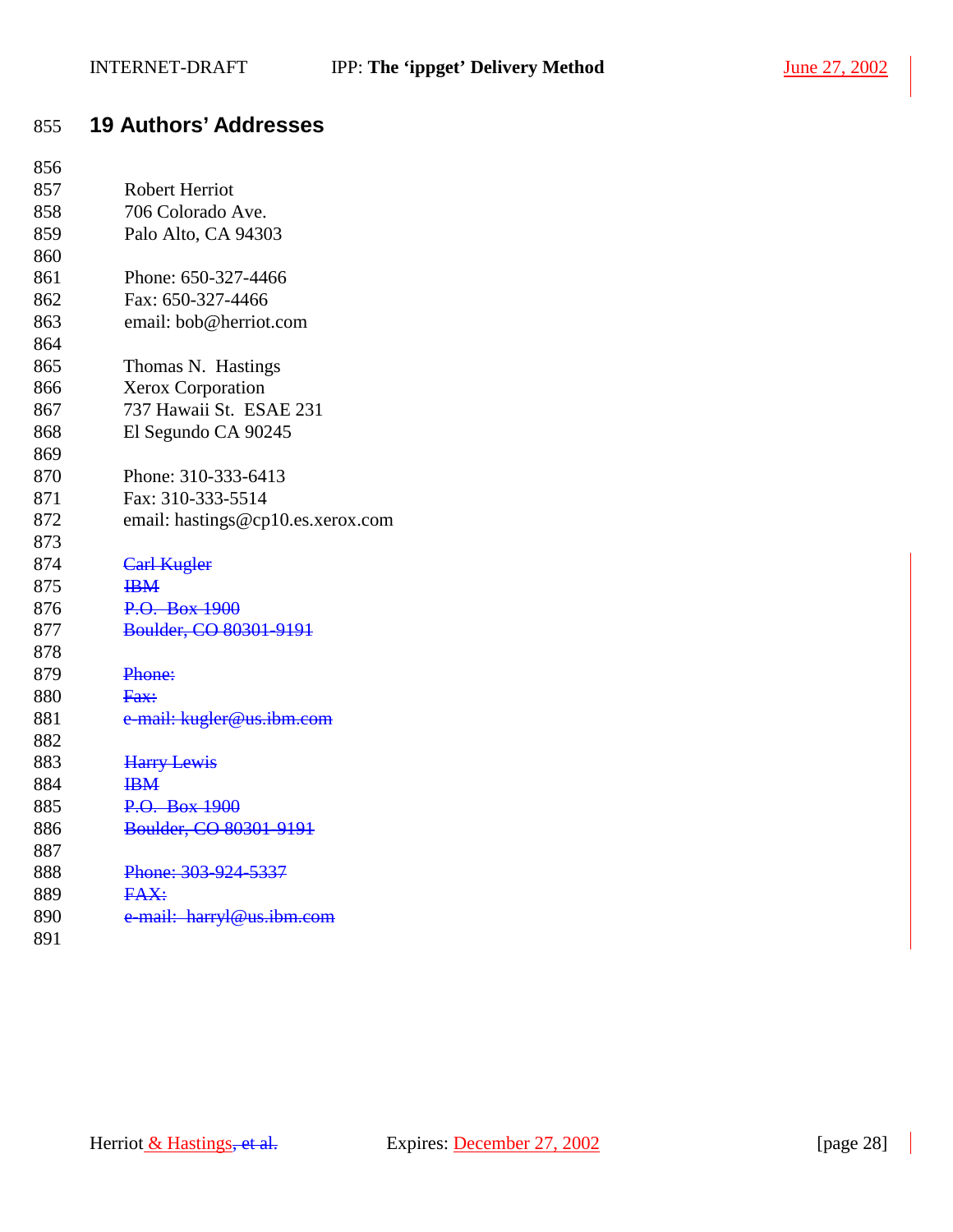<span id="page-28-0"></span>INTERNET-DRAFT **IPP:** The 'ippget' Delivery Method June 27, 2002

| 892 |                                                                                                            |
|-----|------------------------------------------------------------------------------------------------------------|
| 893 | IPP Web Page: http://www.pwg.org/ipp/                                                                      |
| 894 | IPP Mailing List: ipp@pwg.org                                                                              |
| 895 |                                                                                                            |
| 896 | To subscribe to the ipp mailing list, send the following email:                                            |
| 897 | 1) send it to majordomo@pwg.org                                                                            |
| 898 | 2) leave the subject line blank                                                                            |
| 899 | 3) put the following two lines in the message body:                                                        |
| 900 | subscribe ipp                                                                                              |
| 901 | end                                                                                                        |
| 902 |                                                                                                            |
| 903 | Implementers of this specification document are encouraged to join the IPP Mailing List in order to        |
| 904 | participate in any discussions of clarification issues and review of registration proposals for additional |
| 905 | attributes and values. In order to reduce spam the mailing list rejects mail from non-subscribers, so      |

## 906 you must subscribe to the mailing list in order to send a question or comment to the mailing list.

## 907 **20 Description of Base IPP documents**

- 908 The base set of IPP documents includes:
- 909 Design Goals for an Internet Printing Protocol [RFC2567]
- 910 Rationale for the Structure and Model and Protocol for the Internet Printing Protocol [RFC2568]
- 911 Internet Printing Protocol/1.1: Model and Semantics [RFC2911]
- 912 Internet Printing Protocol/1.1: Encoding and Transport [RFC2910]
- 913 Internet Printing Protocol/1.1: Implementer's Guide [[RFC3196] $\frac{1}{1}$
- 914 Mapping between LPD and IPP Protocols [RFC2569]
- 915 **Internet Printing Protocol (IPP): IPP Event Notifications and Subscriptions [ipp-ntfy]**
- 916

917 The "Design Goals for an Internet Printing Protocol" document takes a broad look at distributed 918 printing functionality, and it enumerates real-life scenarios that help to clarify the features that need to 919 be included in a printing protocol for the Internet. It identifies requirements for three types of users: 920 end users, operators, and administrators. It calls out a subset of end user requirements that are satisfied 921 in IPP/1.0. A few OPTIONAL operator operations have been added to IPP/1.1.

922 The "Rationale for the Structure and Model and Protocol for the Internet Printing Protocol" document 923 describes IPP from a high level view, defines a roadmap for the various documents that form the suite 924 of IPP specification documents, and gives background and rationale for the IETF working group's 925 major decisions.

- 926 The "Internet Printing Protocol/1.1: Model and Semantics" document describes a simplified model 927 with abstract objects, their attributes, and their operations that are independent of encoding and 928 transport. It introduces a Printer and a Job object. The Job object optionally supports multiple 929 documents per Job. It also addresses security, internationalization, and directory issues.
- 930 The "Internet Printing Protocol/1.1: Encoding and Transport" document is a formal mapping of the 931 abstract operations and attributes defined in the model document onto HTTP/1.1 [RFC2616]. It